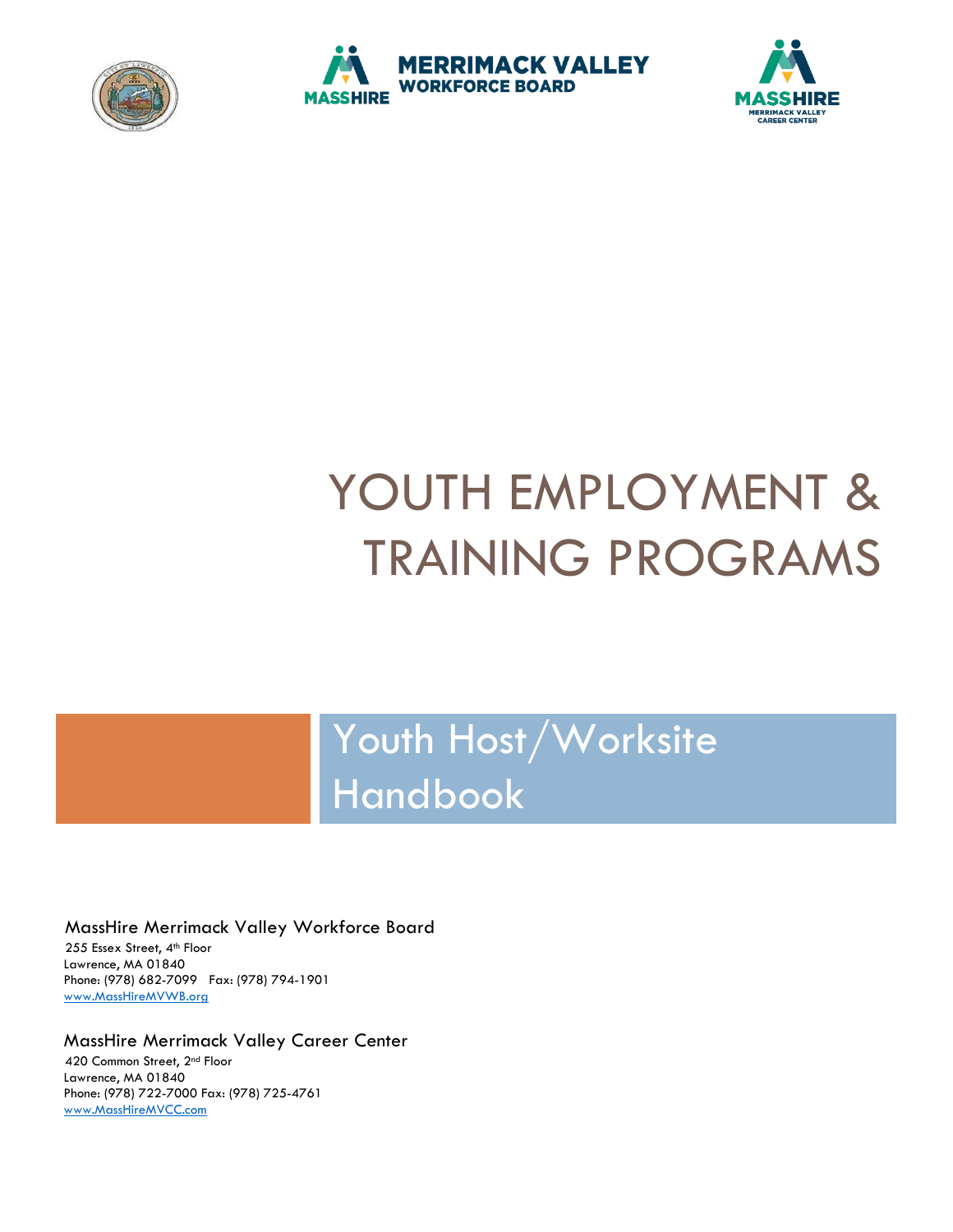# YOUTH EMPLOYMENT & TRAINING PROGRAMS

## **YOUTH HOST/WORKISTE HANDBOOK**

# TABLE OF CONTENTS

| <b>MASSHIRE MVWB/CITY OF LAWRENCE TERMS,</b>                |
|-------------------------------------------------------------|
|                                                             |
| HOST/WORKSITE RESPONSIBILITY FOR SUPPLEMENTAL SCREENINGS 10 |
|                                                             |
|                                                             |
|                                                             |
|                                                             |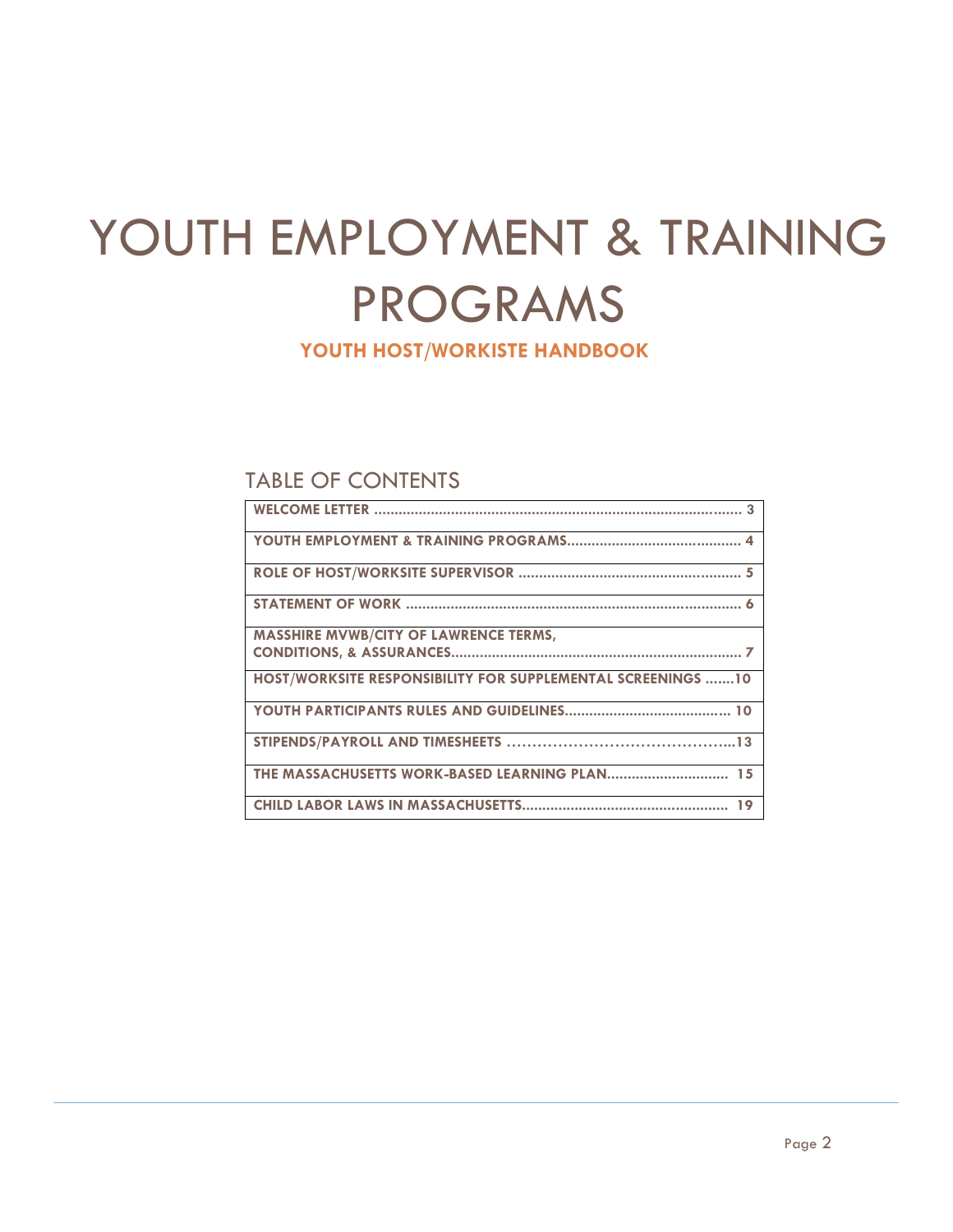



*Dear Host/Worksite and Site Supervisors:* 

*On behalf of Lawrence Mayor Brian De Peña, the MassHire Merrimack Valley Workforce Board (MassHire MVWB), and the MassHire Merrimack Valley Career Center (MassHire MVCC), I would like to thank you for participating in YouthWorks and/or any of our other Youth Employment & Training Programs. In this handbook all will be referred to as Youth Employment & Training Programs and the guidelines will be applicable to each of the individual programs unless a specific program is referred to by name. As a host/worksite supervisor you will provide direction and training to youth participants from our region.*

*Please know that throughout this document, partner employers that provide our youth with a project/servicelearning experience or internship opportunity are referred to as a host. Employers that provide work experience opportunities to our youth are referred to as a worksite.*

*You are giving selected youth the opportunity to build their training & employability skills while earning stipends and/or wages. For many youths, this will be their first job or work-based learning experience. You*  will be instrumental in giving them the tools, skills, and work experience needed to help them become *contributing members of their communities.* 

*The Youth Employment & Training Program provides work-based learning opportunities for youth between the ages of 14 and 25. Our goal is to encourage youth to develop career goals and the skills necessary to meet their present and future job needs.* 

*The City of Lawrence/MassHire MVWB Youth Host/Worksite Handbook is a general guide intended to help you understand the programs. It provides hosts/worksites with a statement of work, terms, conditions, assurance, policies, procedures, and information on relevant MA Child Labor Laws. Our Youth Employment & Training Program staff will be available to address your concerns and answer questions throughout the program.* 

*Thank you for offering youth a valuable work experience. We appreciate your partnership and support and look forward to working with you and your organization to make this a successful and productive activity for you and youth participants.* 

*Sincerely,* 

*Pedro*

*Pedro Beato MMVWB Interim Executive Director*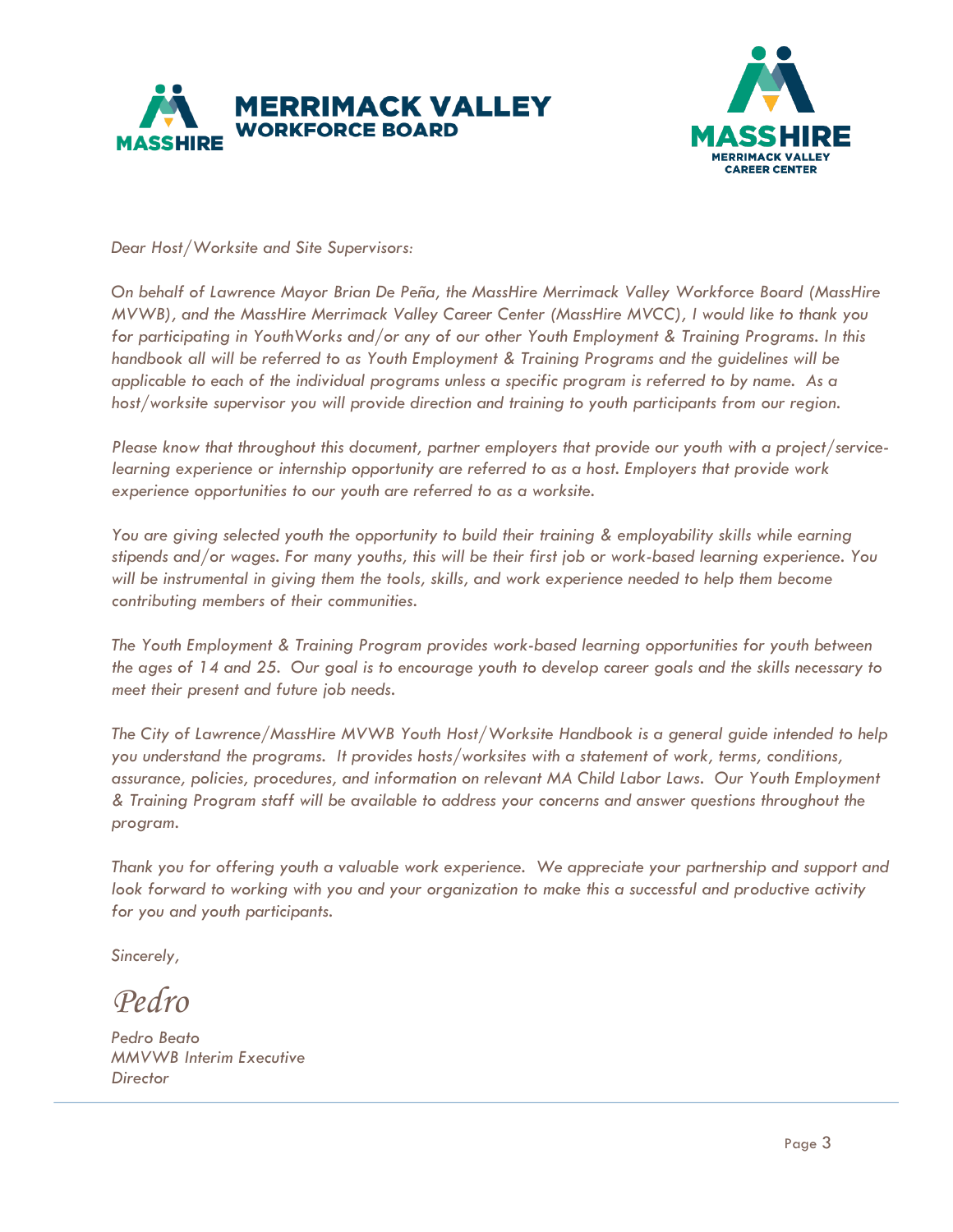# YOUTH EMPLOYMENT & TRAINING PROGRAMS

#### **YOUTH EMPLOYMENT & TRAINING PROGRAMS**

Our Youth Employment & Training Programs may be either State or privately funded. They provide work experience or project/service-based learning to income eligible youth who reside in the Merrimack Valley region and who are between the ages of 14 and 25. Via these activities, we introduce youth to the workplace, teach valuable employment skills, and provide youth with an income. Youth Employment & Training Programs often provide up to six weeks of entry-level work experience in a variety of jobs at community-based organizations, government agencies and private sector businesses. Employment assignments vary but are generally entry level positions that expose youth to workforce responsibilities, workplace ethics, and pathways to future careers and employment. Every attempt is made to place participants in employment assignments that both fit their career interest and that are close to their homes. As an alternative, youth may be placed into project /service-based learning experiences to build employability skills. Please note, operators of project/ service-based learning programs are referred to throughout this handbook as "hosts".

YouthWorks participants must attend 15 to 25 hours of work-readiness workshops in order to be placed on a job. We use the structured Signal Success curriculum developed by the Commonwealth Corporation. This curriculum is designed to be delivered during live virtual sessions, online modules, and in person.

Signal Success focus on Strategies for Life and Work. Upon successful completion, most participants will be able to act professionally, be dependable, take initiative, and keep themselves safe at work. Youth learn to identify and showcase their strengths to potential employers and co-workers. Their long-term aspirations, immediate next steps, and strategies for overcoming challenges become clearer. They gain focus on skills like collaboration, communication, dependability, and initiative.

The Massachusetts Work Based Learning Plan (WBLP) will be used as a tool to set and measure the attainment of youth work readiness goals. Our region utilizes the WBLP for 100% of our youth enrollees. Financial literacy will teach youth positive personal financial habits to help youth maximize their chances of a secure financial future.

Youth will be assigned to a MassHire MVWB Youth Services Specialist or a MassHire MVCC Employment Counselor who will help them identify work and career interests and goals. We attempt to provide youth with work experience opportunities that match their career goals. During work experience, youth are trained and mentored by their host/ worksite and MassHire MVWB or MassHire MVCC Youth Career Counselor. Youth are taught the basic work readiness skills needed for successful employment. On-going job coaching and site visits by the Youth Services Specialist and Employment Counselor will be provided to foster youth success.

The City of Lawrence, the MassHire Merrimack Valley Workforce Board (MassHire MVWB), and the MassHire Merrimack Valley Career Center (MassHire MVCC) are responsible for the overall planning and administration of Merrimack Valley State and Federally funded Youth Employment & Training Programs. We ensure that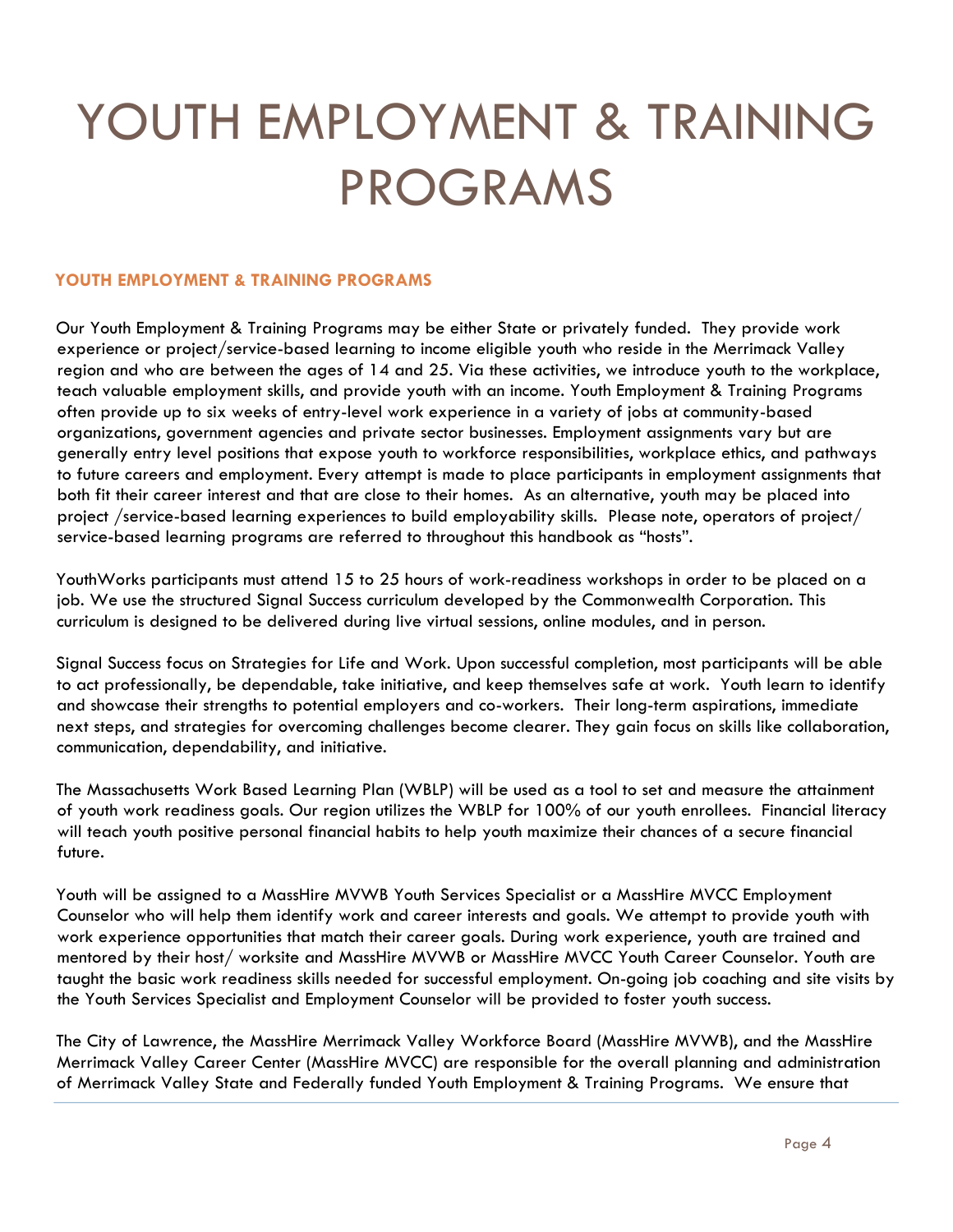programs function within the guidelines and policy directives issued by Commonwealth Corporation and in compliance to applicable Federal, State and Local Laws.

#### **YOUTH EMPLOYMENT & TRAINING PROGRAM OBJECTIVES:**

- **1.** To provide work experiences to low-income or at-risk Merrimack Valley youth.
- **2.** To ensure that participants build employability skills through work readiness training, the employment or project/service-based learning experience, and job coaching.
- **3.** To promote career development by providing opportunities for career awareness. All participants will be encouraged to attain a high school diploma or HiSet and pursue post-secondary credentials.

#### **GENERAL INFORMATION**

- Every effort will be made to place program participants in a host/worksite that match the duties and responsibilities described in the Worksite Agreement.
- Participants will be assigned to approved and designated host/worksites. Youth will be exposed to tasks commensurate to their age at safe worksites where they are well employed.

*Please note, participants will only be paid for the actual hours that they work.* 

### **ROLE OF THE HOST/WORKSITE SUPERVISOR**

*Work is to be meaningful. It is important that you help youth understand the meaning and usefulness of the tasks they will perform. Host/Worksites should be willing to put the participant in an environment that develops work maturity skills. This will help youth develop a positive attitude towards work.* 

Host/Worksite Supervisors are regular employees and directly supervise youth participants while at the program or on the job. While youth participants have received a full orientation that explain program/job expectations, participants will have a better chance to succeed in their positions if host/worksite supervisors explain what is expected of the participant. Supervisors should take time to orient youth to various features of their work experience participation such as:

- $\blacksquare$  Hours of work
- $\Box$  Organization's rules (as they apply to the participant)
- $\blacksquare$  Time and length of breaks
- Name and telephone number of person(s) to notify when the participant will be late or absent
- Safety procedures and person(s) to whom accidents are to be reported
- A clear explanation of exactly what responsibilities will be expected of the participant
- $\blacksquare$  Time sheet reporting system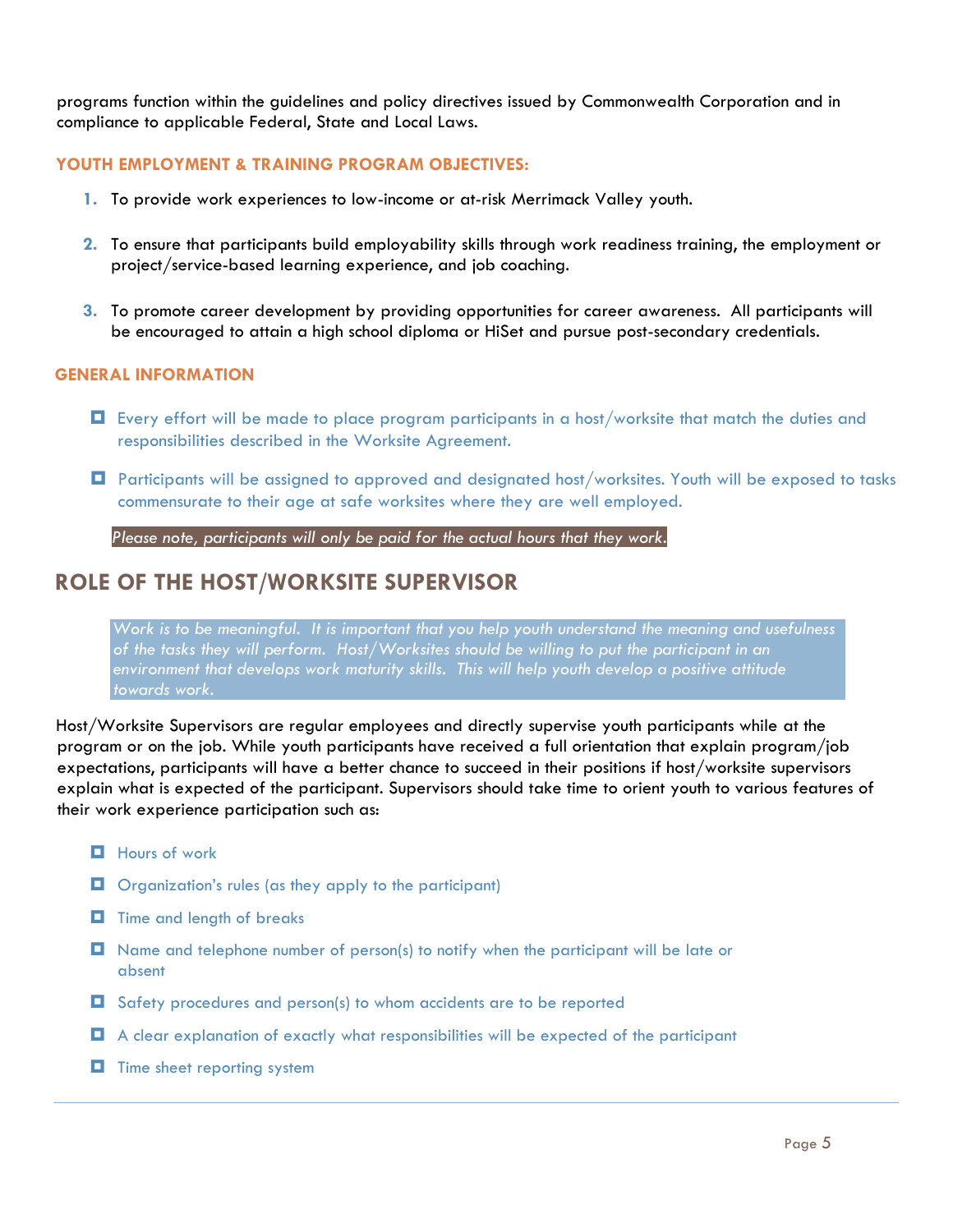For many youths, the work experience you provide in this program will be the first chance they have to test their abilities and discover something about their vocational preferences. Youth may have unrealistic ideas about work and often need guidance. You, as the supervisor, will enhance the future of these youth by exposing them to the "real world". Your leadership, teaching skills, mentorship abilities and knowledge of work will benefit youth.

# **STATEMENT OF WORK**

#### **SUPERVISORY RESPONSIBILITIES**

*The Host/Worksite Supervisor will be responsible for the day-to-day on-site supervision of youth enrolled in any the Youth Employment & Training Programs provided by the City of Lawrence, MassHire MVWB, and the MassHire MVCC.* 

#### **The Host/Worksite Supervisor will have the following responsibilities:**

- **1.** Ensure that no program-enrolled youth is put to work until all the eligibility and payroll paperwork is completed.
- **2.** Ensure that youth perform the duties described in the worksite application.
- **3.** Ensure that the work activities are sufficient to keep youth busy.
- **4.** If the workday goes beyond 6 hours, ensure that the youth receive a 30-minute unpaid break.
- **5.** Provide orientation and/or training necessary for youth participants to perform their job duties/assigned tasks.
- **6.** Ensure compliance with governing state laws and policies including, but not limited to, child labor laws.
- **7.** Ensure that work activities are in compliance with the Fair Labor Standards Act, and that the building(s), surroundings, and work conditions at the location(s) where youth are assigned are in compliance with all applicable Federal, State, and local laws, codes and standards of health and safety. Regarding youth safety, be advised that Ladder usage is restricted to youth 16 years old and older; Power equipment usage is restricted to youth 18 years old and older.
- **8.** Provide information on any safety regulations that apply to the program or worksite. Report any participant injury immediately or as soon as possible. Any injury must be reported within twenty-four (24) hours [contact Lynda Buote at the MassHire MVWB by calling (978) 551-7286 or email her at Lbuote@MassHiremvwb.org]. **See attached City of Lawrence Accident Reporting Procedure – Section IIA.**
- **9.** Provide supervision while youth are present.
- **10.** Account for and record youth participant's time and attendance, which will be collected each week via internet, email, or fax. Ensure that hours reported reflect the actual hours worked. Internet update, email, or fax timesheets that are verifiably from you.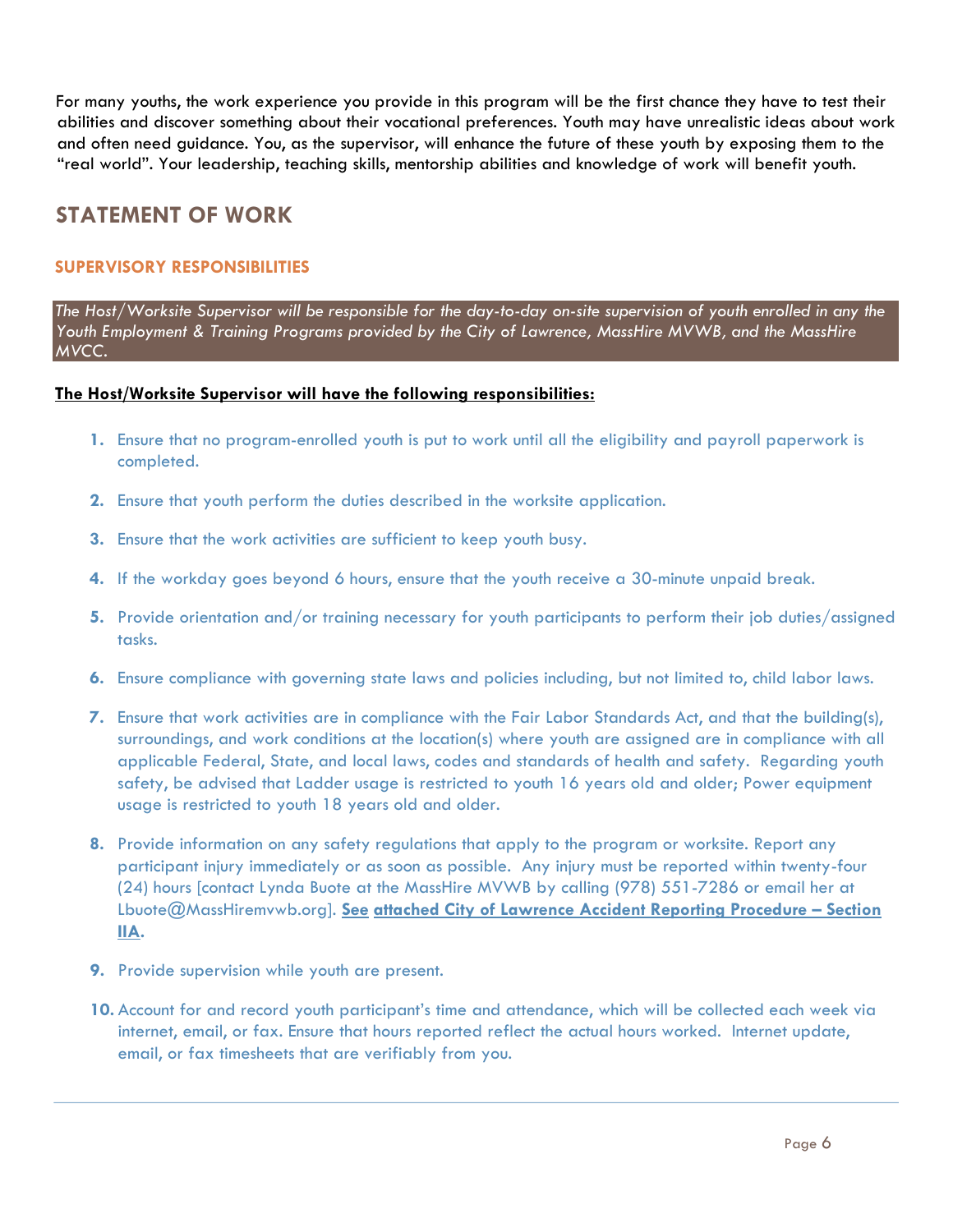- **11.** Ensure that no portion of this program in any way discriminates against any person on the grounds of race, color, national origin, religion, gender, age, sexual orientation, gender identity, disabilities, family status, or political affiliation or belief.
- **12.** Ensure that no youth participant is involved in any sectarian or political activities.

#### **WORK READINESS RESPONSIBILITIES**

Our Youth Employment & Training Programs teach work readiness skills to youth. The Host/Worksite Supervisor, through supervision and observation, will document each participant's skill attainment in the work readiness areas outlined on the time sheet and in Massachusetts Work-based Learning Plan.

Work competencies that youth may develop as a result of their employment include the following:

- **1.** Work Maturity Skills: Working independently, punctuality, dressing professionally, and taking initiative to learn new skills
- **2.** Personal Skills: Teamwork, effective communication, teaching others, and exercising leadership
- **3.** Work-Related Skills: Use of work-related equipment, use of computers/internet, office procedures, supervision of children, customer service, and/or safety.

## **MASSHIRE MVWB/CITY OF LAWRENCE TERMS, CONDITIONS, & ASSURANCES**

#### **Approved Host/Worksites must certify the following:**

- **1.** A participant to staff ratio no greater than 1 to 10 in non-group Youth Host/Employment sites. If it is a group project, then the staff/youth ratio is no greater than 1 to 15; the 1 to 15 ratio only applies to group projects.
- **2.** The work experience of the participants will not impair existing contracts for services or collective bargaining agreements nor replace the work of employees who have experienced layoffs.
- **3.** The host/worksite will be flexible in working with youth who have issues that may have been perceived as barriers to employment.
- **4.** There is proper host/worksite supervision in cooperation with our host/worksite supervisors and program monitors.
- **5.** Our Youth Employment & Training Program intends to increase the work-readiness skills of participants without impacting the profit margin of a for-profit company. Please inform us if a youth is troublesome or disruptive.
- **6.** Youth jobs must meet Massachusetts minimum wage requirements. Stipend's payments will be determined based upon youth program funding.
- **7.** Youth jobs created adhere to all Child Labor Laws.
- **8.** Work activities will be sufficient to keep all participants busy.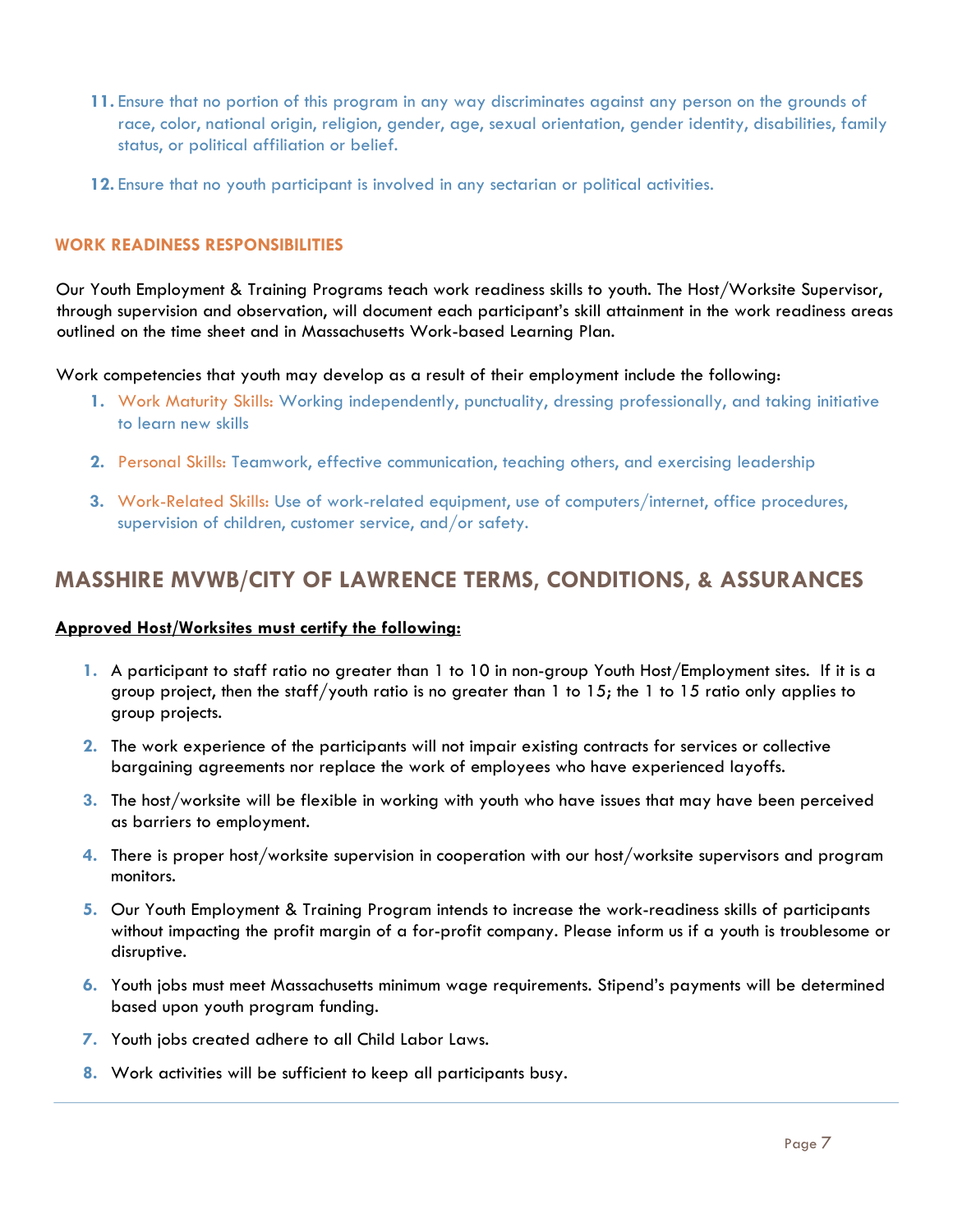- **9.** Work will be conducted indoors during inclement weather.
- **10.** Appropriate tools will be supplied for participants to effectively carry out tasks.
- **11.** Youth worksite injuries will be reported within 24 hours. **See attached City of Lawrence, MassHire MVWB Accident reporting procedure – Section IIA.**
- **12.** Participants' time and attendance will be accounted for, recorded, and provided weekly.
- **13.** Timesheets and the hours reported correlate to be the actual hours worked.
- **14.** Work activities are in compliance with the Fair Labor Standards Act and that the building(s), surroundings, and work conditions at the location(s) where the participants are to be assigned are in compliance with all applicable Federal, State, and Local laws, codes, and standards of health and safety.
- **15.** Our staff will be informed in a timely manner of any issues with participants. **See attached contact sheet – Page Section IV Staff Directory.**
- **16.** Youth will work between the hours of 8:00 am to 4:30 pm, unless a subsequent written agreement is in place for different hours.
- **17.** All direct youth supervisors will receive an orientation as to their duties and responsibilities.
- **18.** No person has been or will be displaced or face a reduction of non-overtime hours, wages, or benefits due to the work of Youth Employment & Training Programs participants.
- **19. Compliance with Laws:** As the host/worksite, I agree to comply with all Federal, State and Local laws as they apply to youth workers. I understand that youth are not allowed to work over agreed hours per week unless otherwise authorized by the MassHire MVWB. I also understand that a 1 to 10 youth to supervisor ratio must be maintained at worksites to ensure youth safety.
- **20. Applicable Law, Choice of Forum:** This agreement shall be governed by and construed in accordance with the laws of the Commonwealth of Massachusetts, without giving effect to choice of forum of courts within the Commonwealth of Massachusetts. The parties each agree that they are subject to the personal jurisdiction of the state and federal courts within the Commonwealth of Massachusetts, and each waives the right to challenge the personal jurisdiction of those courts over it.
- **21. Notice:** All notices to be given with respect to this Agreement shall be in writing. Each notice shall be sent by email or registered or certified mail, postage prepaid and return receipt requested, to the party to be notified at the addresses set forth herein or at such other address as either party may from time to time designate in writing.
- **22. Entire Agreement:** This Agreement represents the entire agreement between the parties and supersedes any prior or contemporaneous understanding with respect to the subject matter hereunder.
- **23. Modification:** All modifications to this Agreement shall be in writing and signed by both parties.
- **24. Waiver:** Waiver of any provision hereunder shall not operate as a waiver of future compliance with the waived provision. These provisions, as well as other provisions of this Agreement remain in full force and effect.
- **25. Assignment:** This agreement may not be assigned by any party without the prior written consent of the other party.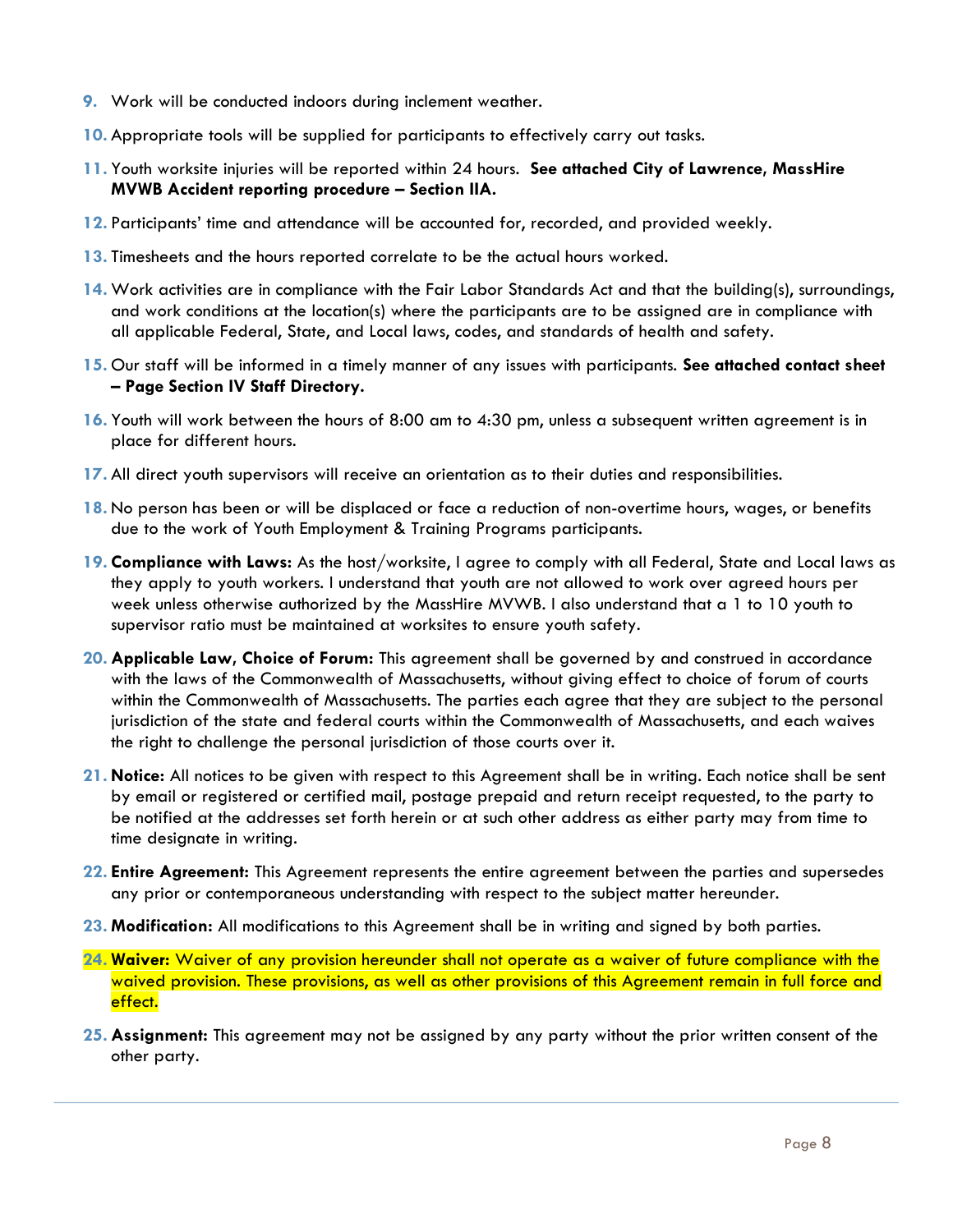- **26. Severability:** If one or more of the provisions of this Agreement are held to be unenforceable under applicable law, portions of such provisions, or such provisions in their entirety, to the extent necessary, shall be severed from this Agreement, and the balance of this Agreement shall be enforceable in accordance with its terms.
- **27. Survival:** All representations and warranties of each of the parties to this Agreement shall survive the termination of this Agreement and shall remain enforceable between the parties.
- **28. Confidentiality:** The host/worksite agrees to maintain the confidentiality of any information regarding the participant(s) or their immediate families obtained through forms, interviews, tests, reports, counselors, or any other source. Such information shall be disclosed only with the written permission of the participant or in accordance with the law.
- **29.** Employees are required to have an active and valid driver's license and worksite insurance policy if and when there is a need to provide transportation to youth participants. The host/worksite shall maintain employer's liability, comprehensive general liability (bodily injury), and comprehensive automobile liability (bodily injury and property damage) insurance, with respect to insurance.
- **30.** If the youth resigns or is discharged, please notify Cristy Gómez as soon as possible via email at [cgomez@masshiremvwb.org](mailto:cgomez@masshiremvwb.org) or phone at 978-857-5220.

#### **MassHire MVWB and MassHire MVCC certifies the following:**

- **1.** We will adhere to all applicable Federal, State, and local Child Labor Laws and the City of Lawrence/MassHire MVWB requirements.
- **2.** We will orient at least one host/worksite supervisor of program requirements, stipends/payroll procedures, and other City of Lawrence/MassHire MVWB's policies and procedures prior to the referral of participant(s).
- **3.** We will provide support and counseling to the participant(s) during the program period.
- **4.** We will inform host/worksites of procedures to account for participants' time and attendance.
- **5.** We will review stipend/payroll accuracy and will only pay the actual hours attended/worked. Youth Employment is a subsidized employment program; therefore, no pay will be given for holidays, vacation, sick, and personal time off. Overtime work is not allowed.
- **6.** We will provide Workmen's Compensation Insurance to the participant(s) as City of Lawrence employees.
- **7.** Our program staff will monitor and support the progress of participant(s).
- **8.** We will provide host/worksite supervisor with concise instructions for completing and implementing the Massachusetts Work Based Learning Plan.

#### **General Provisions:**

- a) We may modify, replace, or terminate this agreement in writing for any reason we deem sufficient.
- b) If the host/worksite is negligent in fulfilling the responsibilities agreed to in this document, the site:
	- i. May not be allowed to participate in this program in the future, and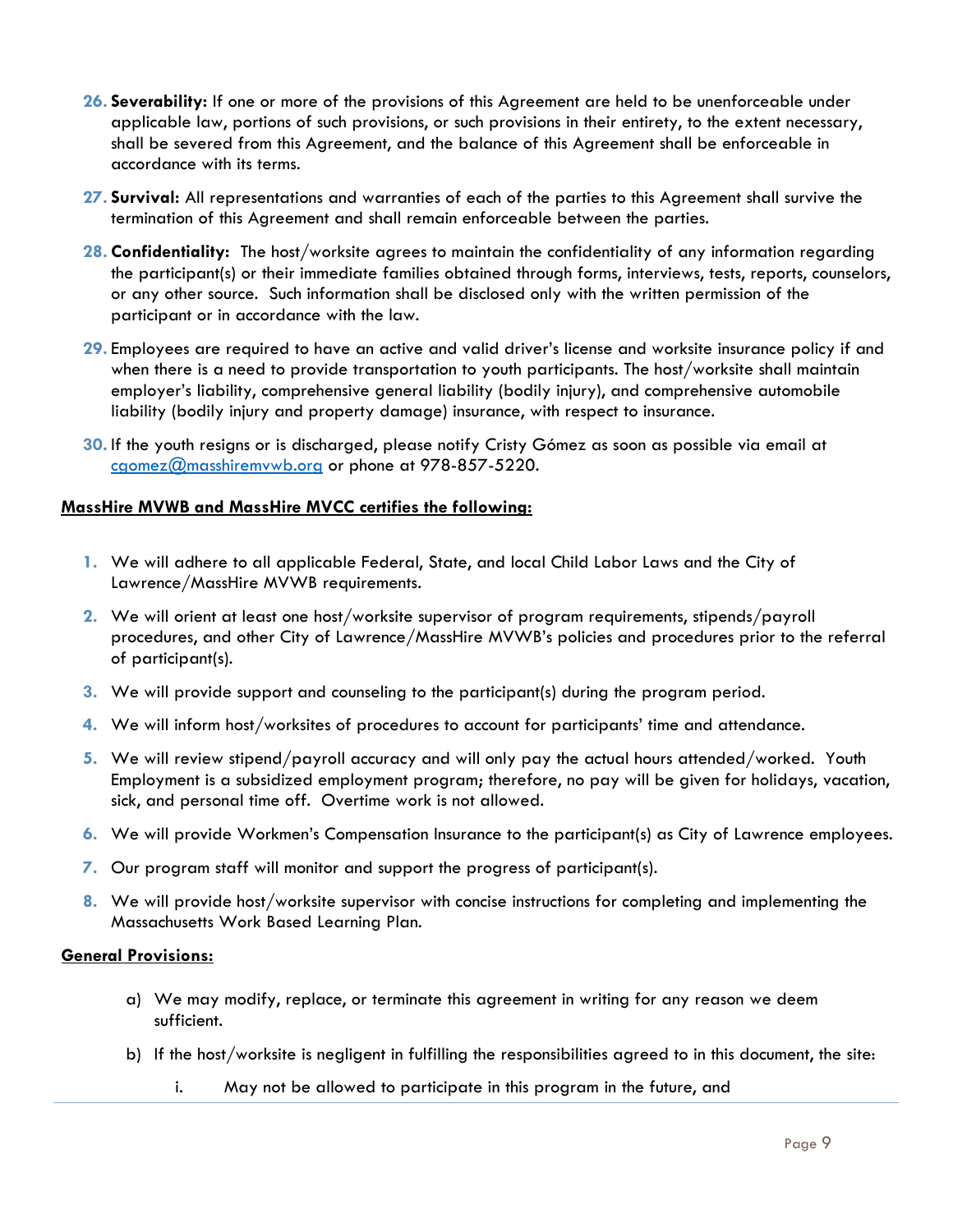- ii. Will be financially responsible for costs deemed illegal by auditors or monitors.
- c) We may recommend termination or transfer of a participant or may terminate a participant upon consultation with the Host/Worksite representative.
- d) The City of Lawrence and contracting entities shall not be liable for stolen or damaged property.

# **HOST/WORKSITE RESPONSIBILITY FOR SUPPLEMENTAL SCREENINGS**

If a host/worksite requires Criminal Offender Record Information (CORI), Sex Offender Registry Information (SORI), health related (such as a COVID-19 test, TB PPD test), drug or any other sort of supplemental screening for youth to attend/work at their organization as part of the Youth Employment & Training Program, the host/worksite is responsible for arranging for the screenings, covering screening expenses and receiving screening results. The City of Lawrence, the MassHire Merrimack Valley Workforce Board (MassHire MVWB), and the MassHire Merrimack Valley Career Center (MassHire MVCC) have been informed that they should not be responsible for the mentioned screenings/assessments/tests, nor receive their results. Consequently, hosts/worksites must assume those responsibilities, if necessary, at their job sites.

# **YOUTH PARTICIPANTS RULES AND GUIDELINES**

The following rules and guidelines apply to all youth participants. The host/worksite may have additional rules and guidelines that participants will be expected to follow. Be sure to discuss any site-specific rules and guidelines with your assigned participant during the interview or first day on the job.

*Worksite Application and Agreement-* This document outlines worksite and our responsibilities. It also provides detailed information regarding the youth's job duties, work hours and length of youth placement. Please sign a copy and return it to us.

*MA Child Labor Laws-* A poster on youth employment laws must be posted at each host/worksite.

*Work Permits-* Massachusetts State Law requires that all youth under the age of eighteen (18), must have a work permit before starting work. Youth ages 14-17 are required to attain a work permit from their local school district offices prior to beginning work. In general youth under the age of 18 have certain restrictions to their job responsibilities.

*Appropriate Attire-* As Host/Worksite Supervisor, it will be important for you to inform your assigned participant of the proper dress code for his/her worksite placement. In general, participants will be expected to be clean, well-groomed, and aware of the importance of their appearance*. If your assigned participant's attire is inappropriate and not in compliance with the dress code, you must address it with the youth and contact MassHire MVWB or MassHire MVCC staff. If youth is asked to leave, he/she will not be paid for the time youth is not in attendance/working.* 

*Work Ethic-* Participants are expected to be working while they are on the job. When they have finished the work, they were assigned to do, they should be assigned another task. They should avoid socializing during work time, including using inappropriate language, having loud conversations, or engaging in gossip with their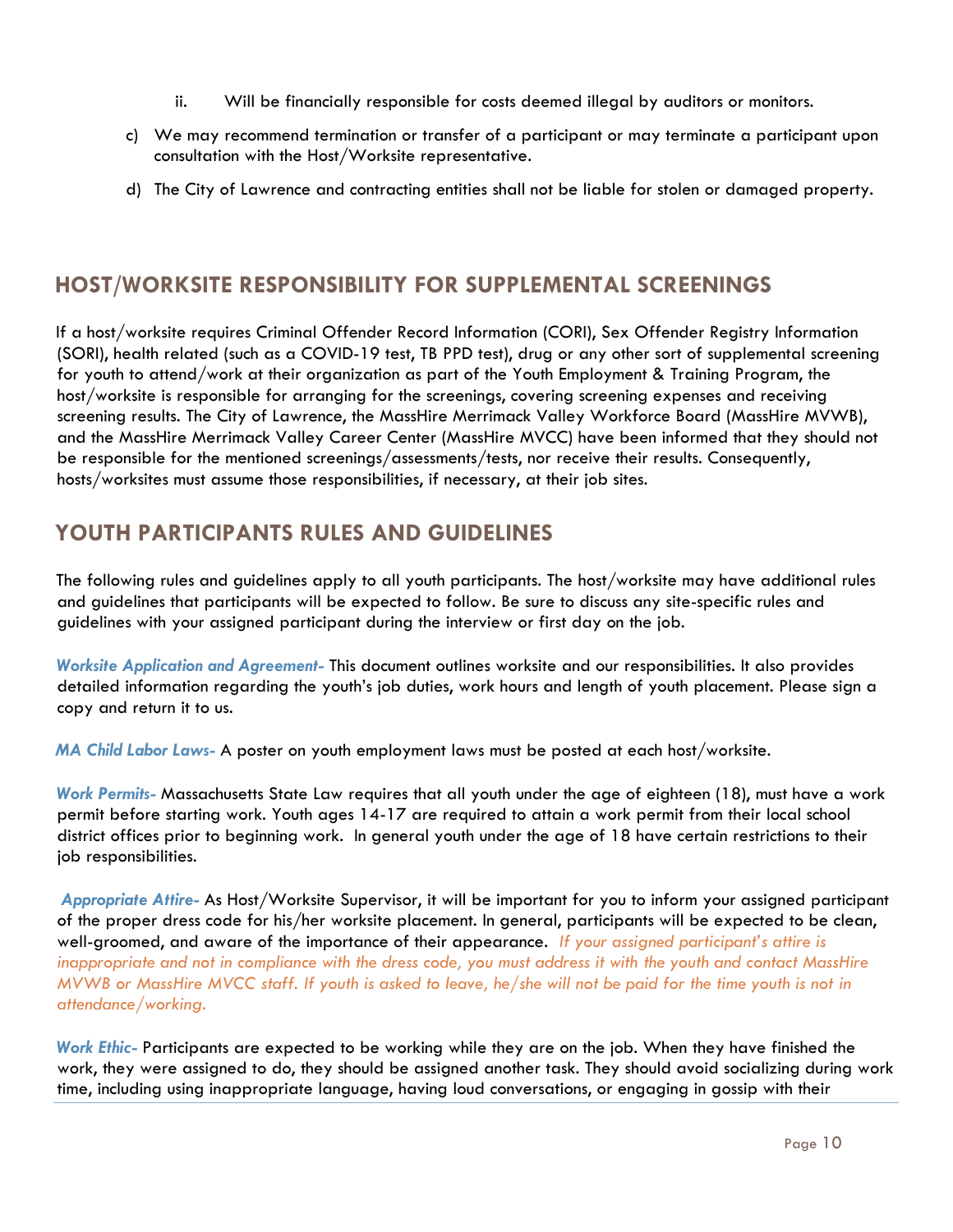coworkers. Having them sit around doing nothing or socializing may have a negative influence on their future work habits.

*Use of Office Phones and Office Equipment-* Participants must obtain permission before making any phone calls from their worksite telephones or using office equipment. Phone calls from worksite telephones or cell phones must be limited to emergency use only. Improper use of the phones and office equipment may be grounds for termination.

*Visitors at your Host/Worksite-* Relatives, boyfriends, girlfriends, and friends will not be permitted to visit your participant while he/she is attending/working.

*Personal Belongings-* iPods, iPads, cell phones, or other personal belongings may not be used during working hours. All valuable personal belongings should be left at home. The Summer Youth Employment & Training Program is not responsible for any lost or stolen items.

*No Smoking-* Smoking is not permitted while at the host/worksite.

*Working with Children-* If your participant is supervising children as a part of their summer work experience, he/she must bring disciplinary issues to their Worksite Supervisor's attention*. Participants are NOT allowed to discipline children.* That is the responsibility of the professional staff at the worksite. PARTICIPANT TRANSFER, SUSPENSION AND/OR TERMINATION

**Transfer:** The MassHire MVWB and MassHire MVCC staff will not transfer participants unless one of the following circumstances apply:

- **Health concerns documentation must be submitted to support the transfer request.**
- $\Box$  Safety Issues Host/Worksite does not meet safety requirements.
- $\Box$  Site Closure Host/Worksite no longer exist.

*Suspension and/or Termination:* Participants will face termination from the program for any of the following reasons (we have a zero-tolerance policy for these offenses listed below):

- $\Box$  Continuous absenteeism or tardiness failure to report to work as schedule without prior approval.
- $\Box$  Disruptive behavior and/or attitude fighting, physical or verbal assaults, or any act that endangers the well-being of coworkers, and constant use of cellular phone during work hours.
- Drugs use or abuse the possession, sale, or use of illegal drugs, alcohol, or cigarettes while on the job or in the training.
- Falsifying documents falsifying timesheets, signing another youth worker's timesheet, or forging supervisor's signature.
- **H** Harassment of any type, including verbal, sexual, or physical, will not be tolerated and could lead to legal action.
- $\Box$  Inappropriate attire repeated violation of dress codes.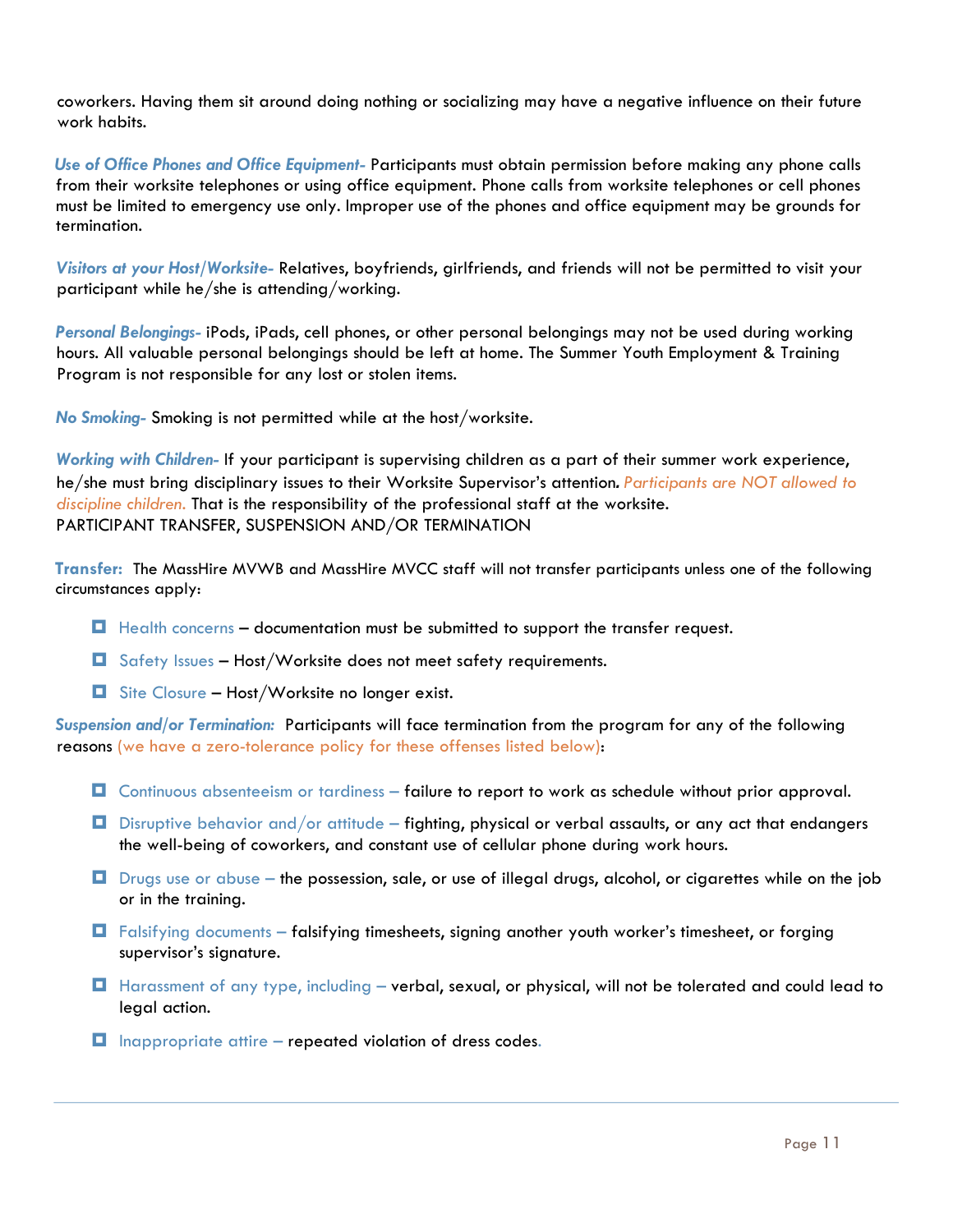- $\Box$  Insubordination refusal to participate in work activities or refusal to adhere to the program's or host/worksite's rules and regulations.
- $\Box$  Misuse/abuse of property damage of host/worksite property.
- $\Box$  Theft stealing property from the host/worksite, employees, or other youth workers.

If a participant engages in any of the above activities or exhibits the above inappropriate behaviors, the incident will be reported to the MassHire MVWB and MassHire MVCC Youth Career Counselor who may suspend or terminate that participant for failure to follow any of the rules and guidelines contained herein.

The final decision to transfer or terminate a participant from the program will be made by the Youth Career Counselor after having discussed the matter with the participant and his/her host/worksite supervisor.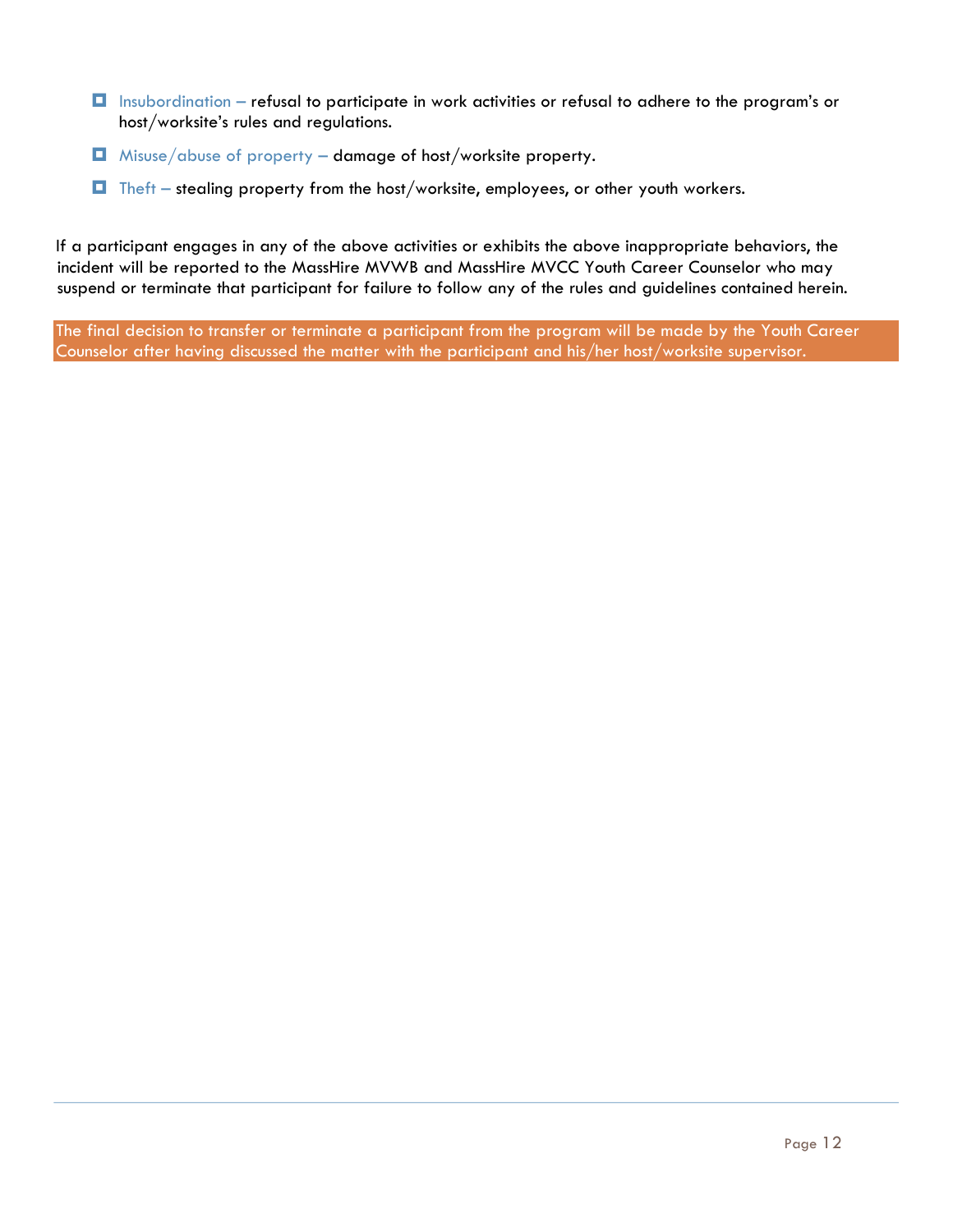# **PAYROLL AND STIPENDS TIMESHEET**

#### **PAYROLL/STIPENDS PROCEDURES**

The Host/Worksite supervisor and the participant will keep a daily log of total hours worked/attended on the timesheet provided by the MassHire MVWB or MassHire MVCC Youth Career Counselor. Other time sheets/records may not be used. The participant and Host/Worksite Supervisor will sign the timesheet. The signatures indicate that both agree with the information on the time sheet. Timesheets will be emailed to Host/Worksite supervisors. Each timesheet must be completed according to the payroll/stipend's procedures and schedule.

Host sites must be responsible for tracking youth participant hours.

**Youth ENROLLEES WILL BE PAID BY THE MassHire MVWB/CITY OF LAWRENCE. PARTICIPANTS WILL NOT BE PAID FOR THE FOLLOWING:**

- **Holidays**
- **D** Overtime
- Day's participant is absent
- $\blacksquare$  Lunch breaks
- **Hours that are not contracted (per the worksite agreement)**
- More than allowable program total hours per week, unless approved by MassHire MVWB or MassHire MVCC program designated manager.

**Host/Worksite will be responsible for any hours that exceed the approved hours per week***.*

#### **INSTRUCTIONS FOR TIMESHEET**

Youth will be required to sign in and sign out the Host/Worksite attendance log. Host/worksite supervisor will be responsible for completing a hard copy timesheet each week which s/he will submit to MassHire MVWB or MassHire MVCC. Host/worksites supervisor will electronically submit timesheet via internet, email, or fax as instructed by Youth Employment Program staff.

Host/worksite supervisor must be responsible for tracking the participants hours.

Timesheet not received by the deadline will be processed for the next pay-period – **NO EXCEPTIONS!! Weekly timesheets can be FAXED to (978) 794-1901 or EMAILED to the email address stated on the timesheet.**

**If any youth works/attends over 6 hours, the timesheet must reflect a lunch break of at least 30 minutes. Please round off hours worked to the closest ¼ hour (15 minutes).** 

*Please make certain that you record youth time correctly, sign and have youth sign as well.* For example, if youth worked/attended from 8:00 am until 2:00 pm on Monday, you would enter six (6) hours worked for that day. *Massachusetts law requires workers to be given a thirty (30) minutes unpaid break after six (6) hours of work.*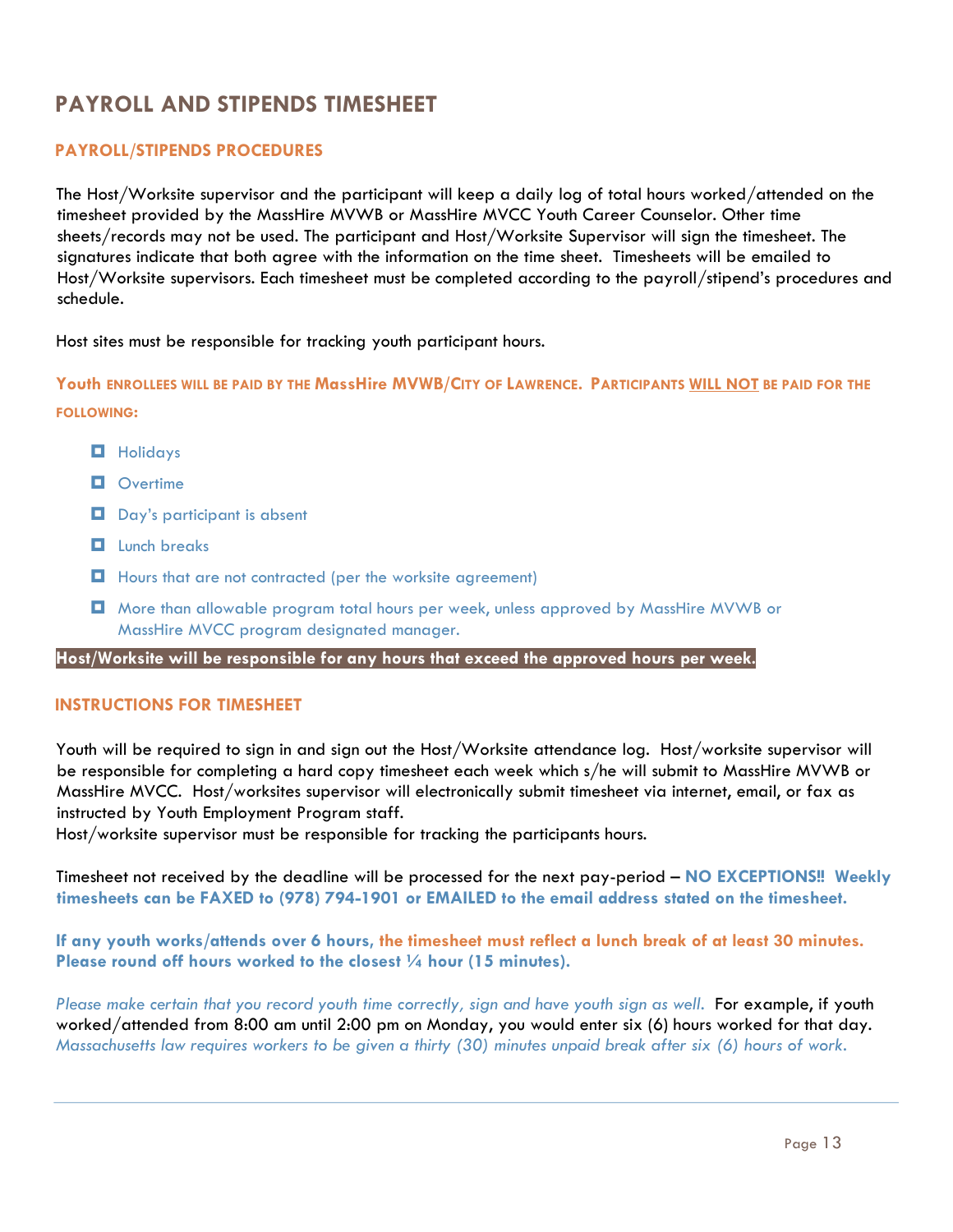#### **The following skills must be rated and reviewed with the youth at the end of each week in order to monitor youth development:**

*Attendance & Punctuality-* Participants will be expected to show up to work/program in a timely manner every day and prepared for work/program. Participants must provide sufficient notice if unable to report to work/program.

If a participant is sick and cannot attend work/program, he/she must call their host/worksite supervisor as soon as possible. They should call no later than 25 minutes before they are scheduled to report to their host/worksites. Participants will not be paid for time that they do not work. Also, repeated absences may prevent them from continuing the program and may be cause for termination. Continual tardiness, absences, or unexcused time off will result in disciplinary action and/or termination from the program.

*Workplace Appearance-* Participants must dress appropriately for position and duties.

Participants should understand the importance of their appearance for a particular industry. Appearance alone will not lead to [success,](http://www.ehow.com/info_8551781_importance-appearance-workplace.html) but it plays a major contributing role. It will be important for you to inform your assigned participant of the proper dress code for his/her host/worksite placement. In general, participants will be expected to be clean, well-groomed, and aware of the importance of their appearance*. If your assigned participant's attire is inappropriate and not in compliance with the dress code, you must address it with youth and contact MassHire MVWB or MassHire MVCC staff. If youth is asked to leave, he/she will not be paid for the time youth is not in attendance/working.* 

*Accepting Directions & Constructive Criticism-* Participants will be expected to accept directions and feedback with positive attitude through appropriate verbal and non-verbal communication skills. Participants must display willingness to work/attend in a cooperative manner.

Participants will be expected to be ready for work/program and have a good attitude on the job/program. If youth's attitude is interfering with their work/program performance, you must address your concerns with the youth and inform the MassHire MVWB or MassHire MVCC Youth Counselor.

*Motivation & Initiative on the Job-* Participants will be expected to participate fully in task or projects from initiation to completion. Participants are expected to initiate interaction with supervisor for next task or project upon successful completion of previous one.

*"INITIATIVE IS DOING THE RIGHT THING WITHOUT BEING TOLD." -* Victor Hugo, French writer - Participants will be taught that showing initiative is about going beyond simply "doing a job". Youth will be expected to take more interest in the work, become more adaptable, be able to anticipate what needs to be done and get on with it. *Understanding Workplace Culture, Policy, & Safety-* Participants must demonstrate understanding of workplace culture and policy. Participants must comply with health and safety rules for the specific workplace. Participants must respect confidentiality and exhibit understanding of workplace ethics.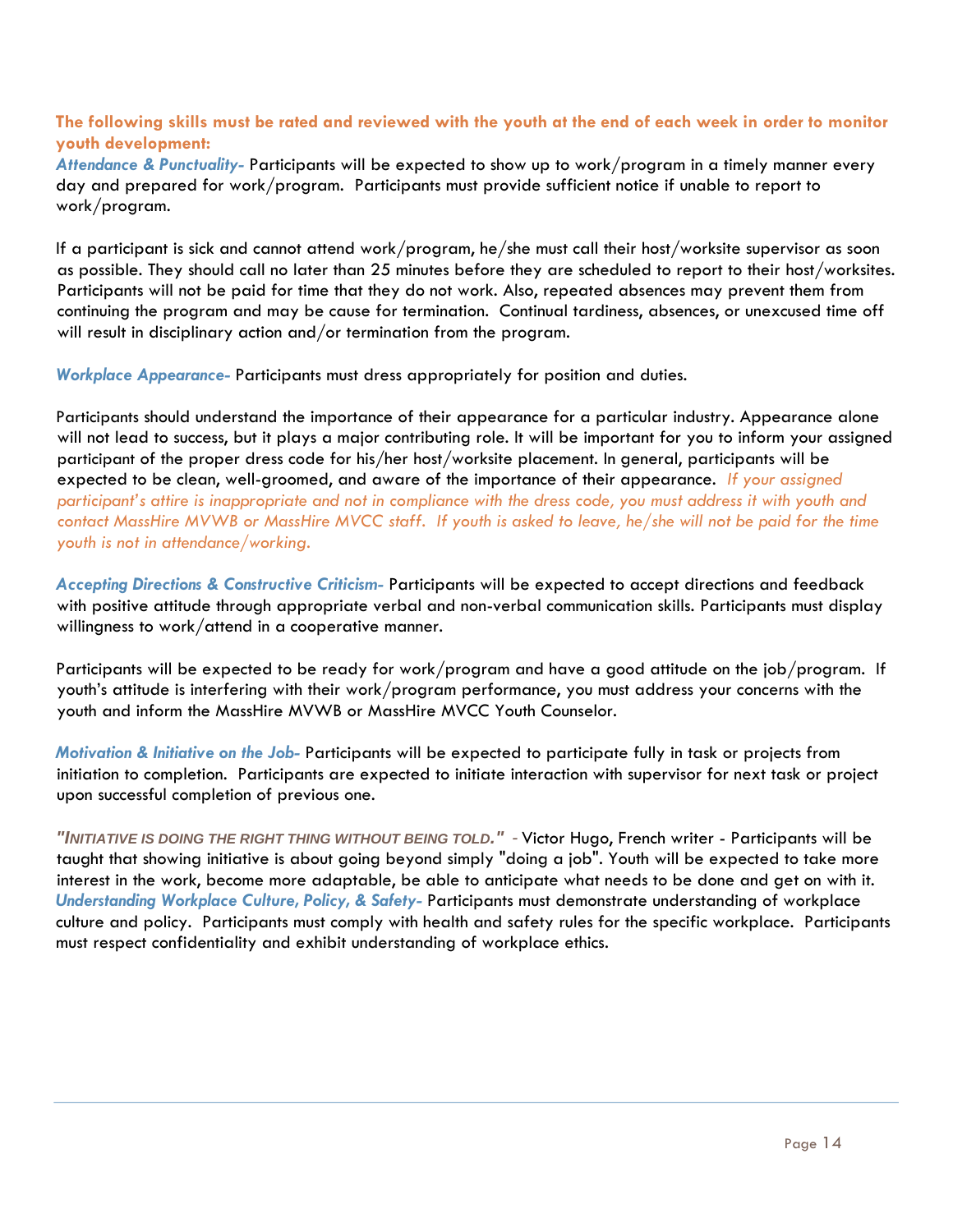# **THE MASSACHUSETTS WORK-BASED LEARNING PLAN (WBLP)**

The Massachusetts Work-Based Learning Plan (WBLP) is a diagnostic, goal-setting and assessment tool designed to drive learning and productivity on the job. It was developed by the Massachusetts Department of Elementary and Secondary Education through an interagency collaboration of employers, educators and workforce development professionals.

**Comments:** The Work-Based Learning Plan may be written by the supervisor, the program coordinator or participant. It may be emailed among supervisor, program coordinator and participant in order to facilitate working together and sharing results. When used thoughtfully, this tool provides an excellent opportunity to open up conversations with participants about skills needed, job expectations, and opportunities to learn on the job.

#### **Massachusetts Work-Based Learning Plan**

| Participant's Name:      | <b>Worksite Supervisor Name:</b> |           |
|--------------------------|----------------------------------|-----------|
| Participant's Email:     | Worksite Supervisor Email:       |           |
| Participant's ID Number: | School / Program:                |           |
| Job Title:               | Staff / Teacher Name:            |           |
| Worksite:                | Start Date:                      | End Date: |
|                          |                                  |           |

**JOB DESCRIPTION** – Tasks, responsibilities, projects:

#### *EMPLOYABILITY SKILLS*

The employability skills below are essential in every work environment throughout one's career. Please discuss and review these skills at least twice during this work-based learning experience, in a first, baseline review and in a second review near the end of the work-based learning experience**. (Two reviews to capture growth -- Be objective!)**

#### **KEY**

**1** = Performance Improvement Needed: Needs to have a strategy to improve this skill

**2** = Developing: Developing this skill; learning to address challenges related to this skill; aware of next steps needed to develop this skill

**3** = Competent: Demonstrates this skill; aware of the importance of this skill

**4** = Proficient: Consistently demonstrates this skill; shows initiative to learn about, enhance or apply this skill

*5 = Advanced: Exceeds expectations; works with high level of independence, acts as a role model, or shows initiative to apply and extend this skill*

| <b>SKILL</b>                                                                                                                                 | <b>IPERFORMANCE EXPECTATIONS</b>                                                                                                                                                 | <b>REVIEWS</b><br>Use 1-5 Scale<br>(See Key Above) |  |  |  | <b>COMMENTS</b><br>Notes, goals, and reflections for Review #1 and Review #2 |
|----------------------------------------------------------------------------------------------------------------------------------------------|----------------------------------------------------------------------------------------------------------------------------------------------------------------------------------|----------------------------------------------------|--|--|--|------------------------------------------------------------------------------|
| . Arrives on time and prepared for work<br><b>Attendance and</b><br>Punctuality<br>. Provides sufficient notice if unable to report for work | Rev<br>Ħ,                                                                                                                                                                        |                                                    |  |  |  |                                                                              |
|                                                                                                                                              |                                                                                                                                                                                  | Rev<br>#                                           |  |  |  |                                                                              |
| <b>Motivation and</b><br>Initiative                                                                                                          | . Participates fully in tasks or projects from start to finish<br>. Initiates interaction with supervisor for next task or project<br>upon successful completion of previous one | Rev<br>Ħ,                                          |  |  |  |                                                                              |
|                                                                                                                                              |                                                                                                                                                                                  | Rev<br>#2                                          |  |  |  |                                                                              |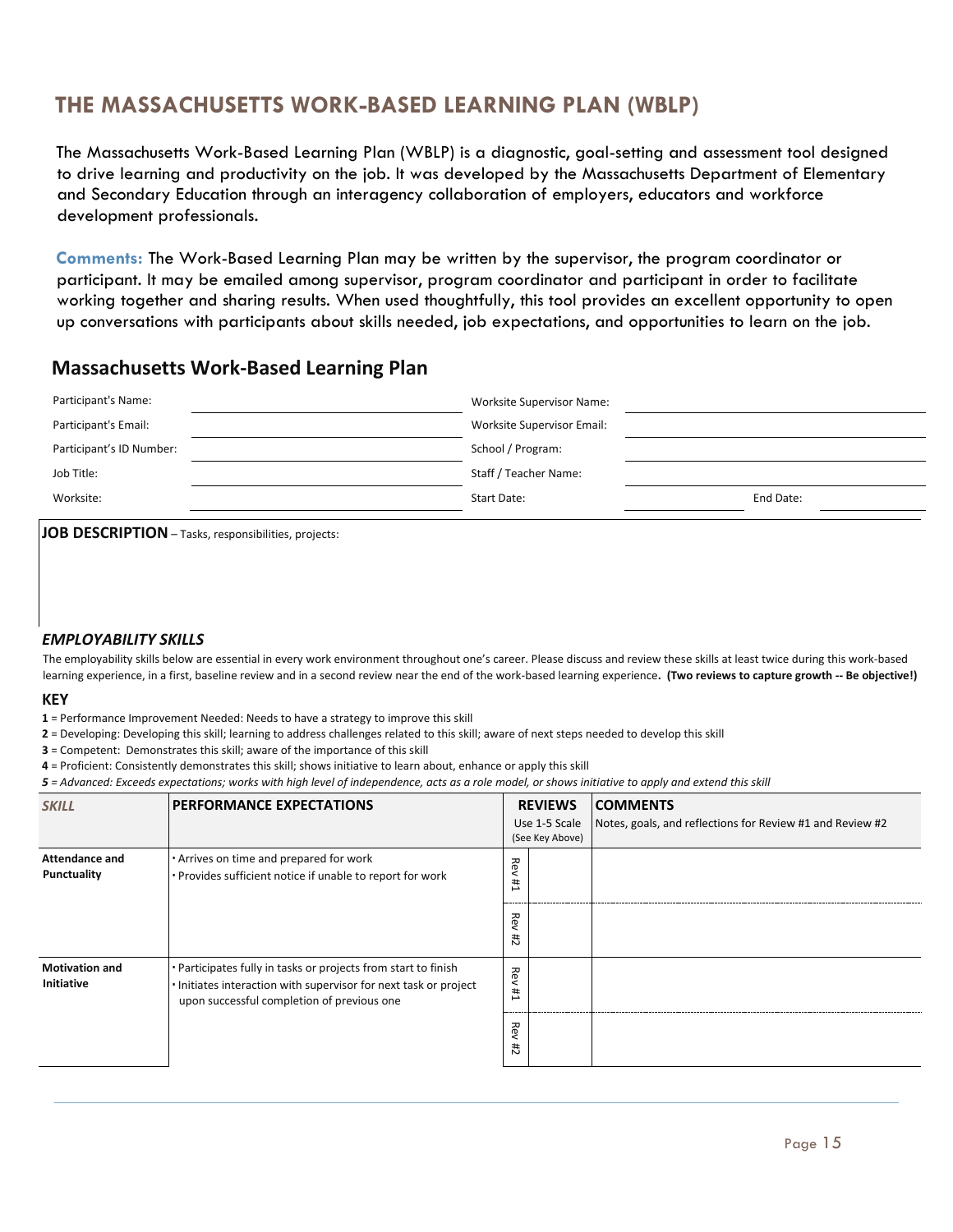| Communication                                          | Communicates effectively, orally and in writing, using the<br>language and vocabulary appropriate to a variety of audiences<br>within the workplace including coworkers, supervisors and<br>customers<br>Demonstrates active listening skills; focuses attentively, makes<br>eye contact or other affirming gestures, confirms<br>understanding and follows directions | <b>Rev</b><br>Ħ, |  |
|--------------------------------------------------------|------------------------------------------------------------------------------------------------------------------------------------------------------------------------------------------------------------------------------------------------------------------------------------------------------------------------------------------------------------------------|------------------|--|
|                                                        |                                                                                                                                                                                                                                                                                                                                                                        | Rev<br>#2        |  |
| <b>Teamwork and</b><br>Collaboration                   | Works productively with co-workers, individually and in teams;<br>support organization's mission and goals<br>Accepts direction and constructive feedback with positive                                                                                                                                                                                                | Rev<br>#1        |  |
| attitude                                               | <b>Rev</b><br>#2                                                                                                                                                                                                                                                                                                                                                       |                  |  |
| <b>Critical Thinking and</b><br><b>Problem Solving</b> | Notices and identifies challenges and problems that arise in the<br>workplace<br>Brings concerns to attention of supervisors when appropriate                                                                                                                                                                                                                          | Rev<br>Ħ,        |  |
|                                                        | Develops solutions to challenges and problems by analyzing<br>available information and looking at options, guided by<br>expectations for the position and goals of the organization                                                                                                                                                                                   | <b>Rev</b><br>#  |  |
| <b>Workplace Policy,</b><br><b>Culture and Safety</b>  | Exhibits understanding of workplace culture and policy<br>Dresses appropriately for position and duties<br>Practices personal hygiene appropriate for position and duties                                                                                                                                                                                              | Rev<br>Ħ,        |  |
|                                                        | Follows professional standards for use of computers, phones<br>and social media<br>Respects confidentiality<br>Complies with health and safety rules for the workplace                                                                                                                                                                                                 | Rev<br>#         |  |

#### *WORKPLACE & CAREER SPECIFIC SKILLS*

*Select three to five skills that will be a focus for this work-based learning experience. Choose from the following lists or identify other skills relevant to the specific*  workplace or career goals. Skill definitions are available in the resource guide and the online screens. See <http://massconnecting.org/wblp>

Active Learning Collecting and Organizing Information **Creativity** Customer Service Leadership Project Management Public Speaking / Presentations Teaching/Instructing Time Management Understanding All Aspects of the Industry

Computer Technology Database Use Graphic Design Media Literacy Office Suite Software Photo Editing Software Development Spreadsheet Use Web Development [Or industry specific technology]

# Applied Mathematics

Reading Research and Analysis Writing **STEM-Related Skills** Engineering Concepts Environmental Literacy Health Literacy Research and Analysis

Science Lab Concepts

### **Career / Engagement Skills Digital Literacy Skills Applied Academic Skills Technical / Career-Specific Skills**

Applied Arts and Design Blueprint Reading Child Development Cooking / Culinary Arts Early Childhood Math/Reading Literacy Equipment Operation Landscaping Maintenance / Repair / Painting Medical Office Skills [Or other skills applicable to the work experience]

| <b>SKILL</b> | <b>SKILL DEFINITION</b> | <b>REVIEWS</b><br>USE 1-5 SCALE<br>(See Key Above) |                     | <b>COMMENTS</b><br>Notes, goals, reflections for Review 1 and Review 2 |
|--------------|-------------------------|----------------------------------------------------|---------------------|------------------------------------------------------------------------|
|              | Rev<br>Ħ,               | <mark></mark>                                      |                     |                                                                        |
|              |                         | Rev<br>#                                           |                     |                                                                        |
|              | Rev<br>Ħ,               |                                                    |                     |                                                                        |
|              |                         | -------<br>Rev<br>#2                               | ------------------- |                                                                        |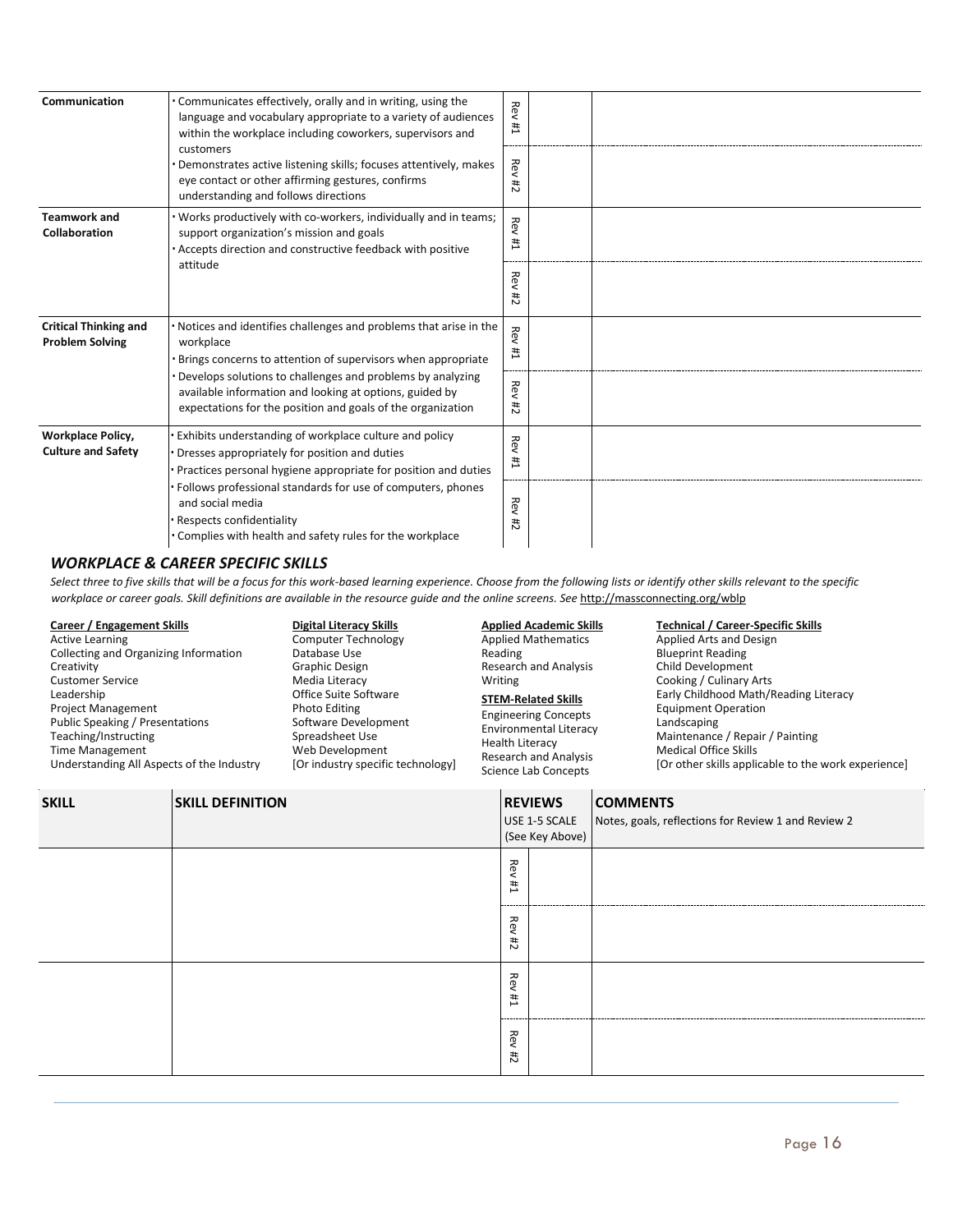| Rev<br>Ħ,         |  |
|-------------------|--|
| Rev<br>74         |  |
| <b>Rev #1</b>     |  |
| Rev<br>$t\bar{t}$ |  |
| Rev<br>#1         |  |
| ReV#2             |  |

#### **COMMENTS & SIGNATURES**

| <b>REVIEW #1:</b>      | REVIEW #2:             |  |
|------------------------|------------------------|--|
|                        |                        |  |
|                        |                        |  |
|                        |                        |  |
|                        |                        |  |
|                        |                        |  |
| Participant Signature: | Participant Signature: |  |
| Supervisor Signature:  | Supervisor Signature:  |  |
| Staff Signature:       | Staff Signature:       |  |
| Date:                  | Date:                  |  |

WBLP Version 3.0 Massachusetts Department of Elementary and Secondary Education Office of College, Career and Technical Education *Find the online and mobile versions of the WBLP and more resources at* <http://massconnecting.org/wblp>

#### **HEADING**

- Completed by program staff.
- Contains names of participant, supervisor, program staff and other basic information.

#### **JOB DESCRIPTION**

- Written by program staff and/or employer, in collaboration.
- Brief description.
- Is important for providing participant with an overview of the job and insight into the workplace.
- Use the job description to reinforce information that might also be shared in an orientation or in formal or informal on-the-job training.
- Share brief information about history, goals, customers and other interesting background information about the organization and about the work.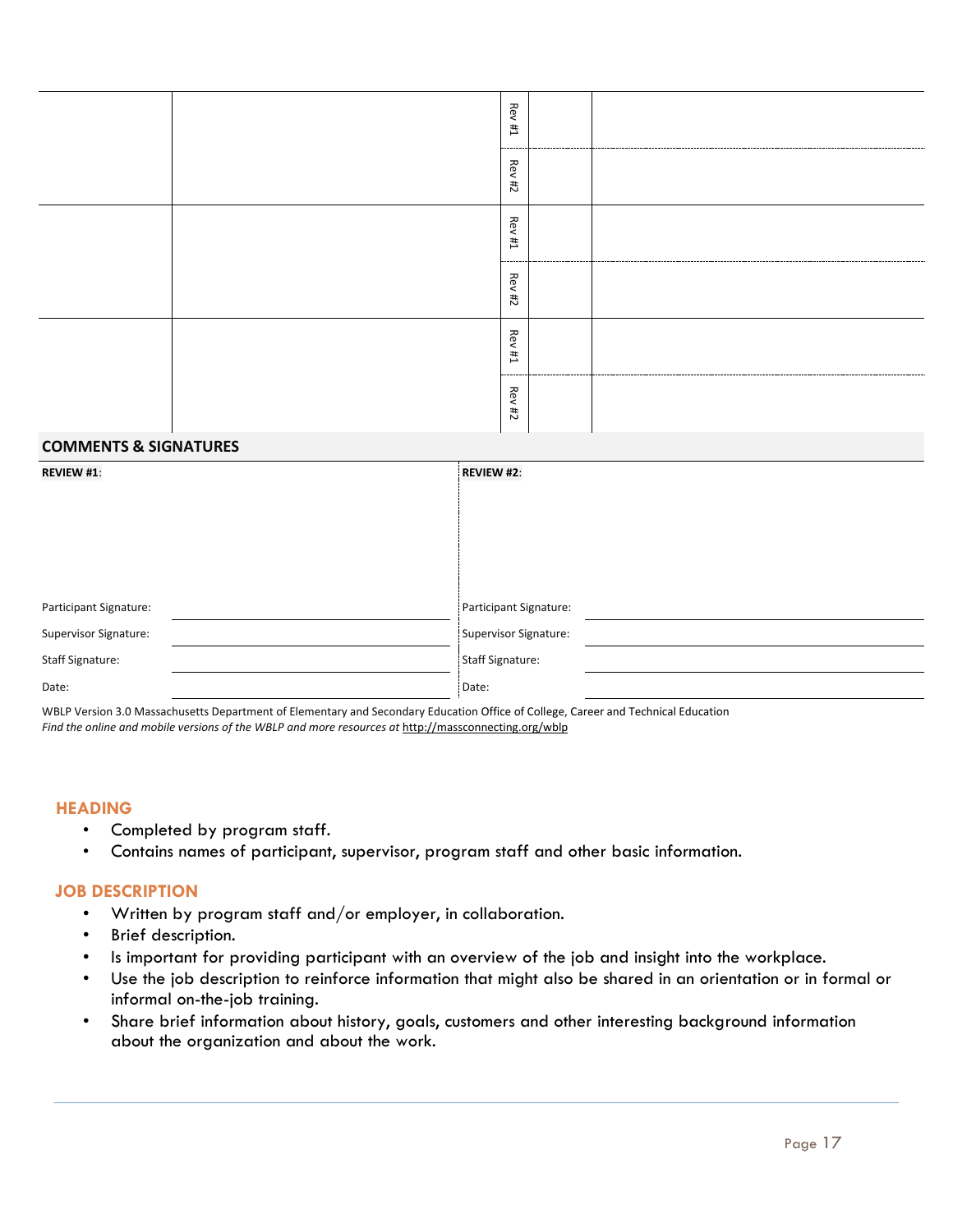#### **EMPLOYABILITY SKILLS**

- Already written.
- Should be discussed with the participant in a group or one-on-one orientation by program staff or employer.
- This orientation can provide specific tips related to the workplace, such as what to wear, attendance policy, or safety information.
- The list of employability skills provides a guide for orienting students to the workplace and for defining expectations.
- Review these employability skills in a formal orientation session or in one-on-one orientation.
- Identify specific expectations of your workplace, including expected clothing, attendance expectations, safety guidelines and more.
- Provide both oral and written guidelines where applicable.

#### **WORKPLACE & CAREER SPECIFIC SKILLS, REVIEWS, AND COMMENTS**

- Section Along with the job description, these may be written by program staff and/or employer, in collaboration.
- This section is key to helping the participant make the most of the work experience as an opportunity to learn.



#### **Section 2: Specific Workplace and Career Skills**

Instructions: Choose the specific Workplace and Career Skills that you will focus on during this workplace experience, concentrating on skill areas that relate to the individual's job description, the company's goals, the individual's academic or career goals or other relevant skills. Select from the list or add additional skills. For each of the skill areas you select, please briefly describe related job tasks and performance goals.

· Reading

• Writing

- Computer Technology
- Time Management
- · Equipment Operation
- · Interacting with Customers or Clients • Teaching and Instructing
- · Collecting and Organizing Information
- · OR IDENTIFY YOUR OWN SPECIFIC WORKPLACE SKILLS
- Project Management
- Mathematics and Numeric Analysis
- · Research and Analysis
- · Occupation-Specific Skills

| <b>Specific Workplace and Career Skills</b> | <b>Tasks and Performance Goals</b> |
|---------------------------------------------|------------------------------------|
| Skill #1:                                   |                                    |
|                                             |                                    |
|                                             |                                    |
|                                             |                                    |
|                                             |                                    |
| Skill #2:                                   |                                    |
|                                             |                                    |
|                                             |                                    |
|                                             |                                    |
|                                             |                                    |
| Skill #3:                                   |                                    |
|                                             |                                    |
|                                             |                                    |
|                                             |                                    |
| Skill #4:                                   |                                    |
|                                             |                                    |
|                                             |                                    |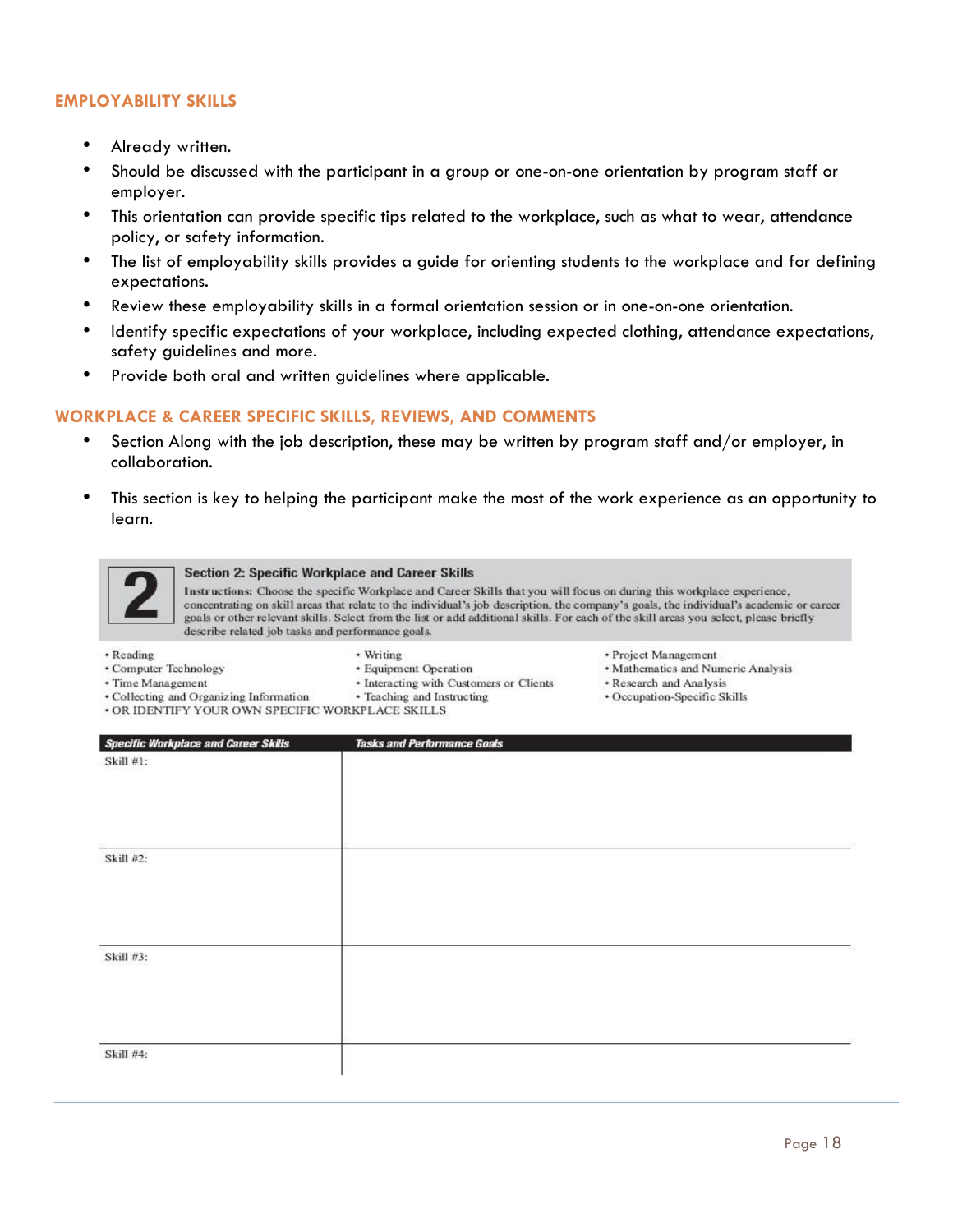- Identify skills that are specific to this workplace or career area. The list of skills to be included is flexible. You may list up to seven skills or may focus on just one or two skills.
- The list can include specific task-oriented skills (weeding, park maintenance, food preparation, filing medical records, etc.);
	- $\circ$  broad skills (project management, collecting and organizing information, using math, reading, technology…); and
	- o career awareness skills (career development, understanding all aspects of the industry, reading about the industry…)
- Wherever possible, mention the goals of the work, the customer served, or other information that gives the "context" of the work.
- Like the job descriptions, the descriptions of the skills and tasks is strongest when they include information about "who, what, where and why."
- Conduct two performance reviews one early in the work experience and one near the end of the work experience.
- Completed by supervisor in collaboration with the program staff.
- Provide the first review early in the workplace experience to provide feedback on these skills and set goals.
- Provide the second review near the end of the experience.
- Use the Work-Based Learning Plan as a tool to open up conversations early in the work experience in order to avoid problems.

# **SUMMARY OF MASSACHUSETTS LAWS REGULATING MINORS' WORK HOURS-CHILD LABOR LAWS IN MASSACHUSETTS\***

#### *PERSONS UNDER 14 MAY NOT WORK.* **THERE ARE A FEW EXCEPTIONS TO THIS SUCH AS WORKING AS NEWS CARRIERS, ON FARMS, AND IN ENTERTAINMENT (WITH SPECIAL PERMIT).**

#### *Persons under 16 may NOT:*

- Operate, clean or repair power-driven machinery (except office machines or machines in retail, cleanup, or kitchen work not otherwise prohibited)
- Cook (except on electric or gas grills that do not have open flames)
- Operate fryolators, rotisseries, NEICO broilers, or pressure cookers
- Operate, clean or repair power-driven food slicers, grinders, choppers, processors, cutters, and mixers
- Perform any baking activities
- Operate microwave ovens (except to heat food in microwave ovens with a maximum capacity of 140 degrees Fahrenheit)
- Clean kitchen surfaces that are hotter than 100 degrees Fahrenheit
- Filter, transport, or dispose of cooking oil or grease hotter than 100 degrees Fahrenheit
- Work in freezers or meat coolers
- Work in a manufacturing facility or occupation (e.g., in a factory, as an assembler)
- Work on or use ladders, scaffolds or their substitutes
- Work in garages, except dispensing gas and oil
- Work in brick or lumber yards
- Work in amusement places (e.g., pool or billiard room, or bowling alley)
- Work in barber shops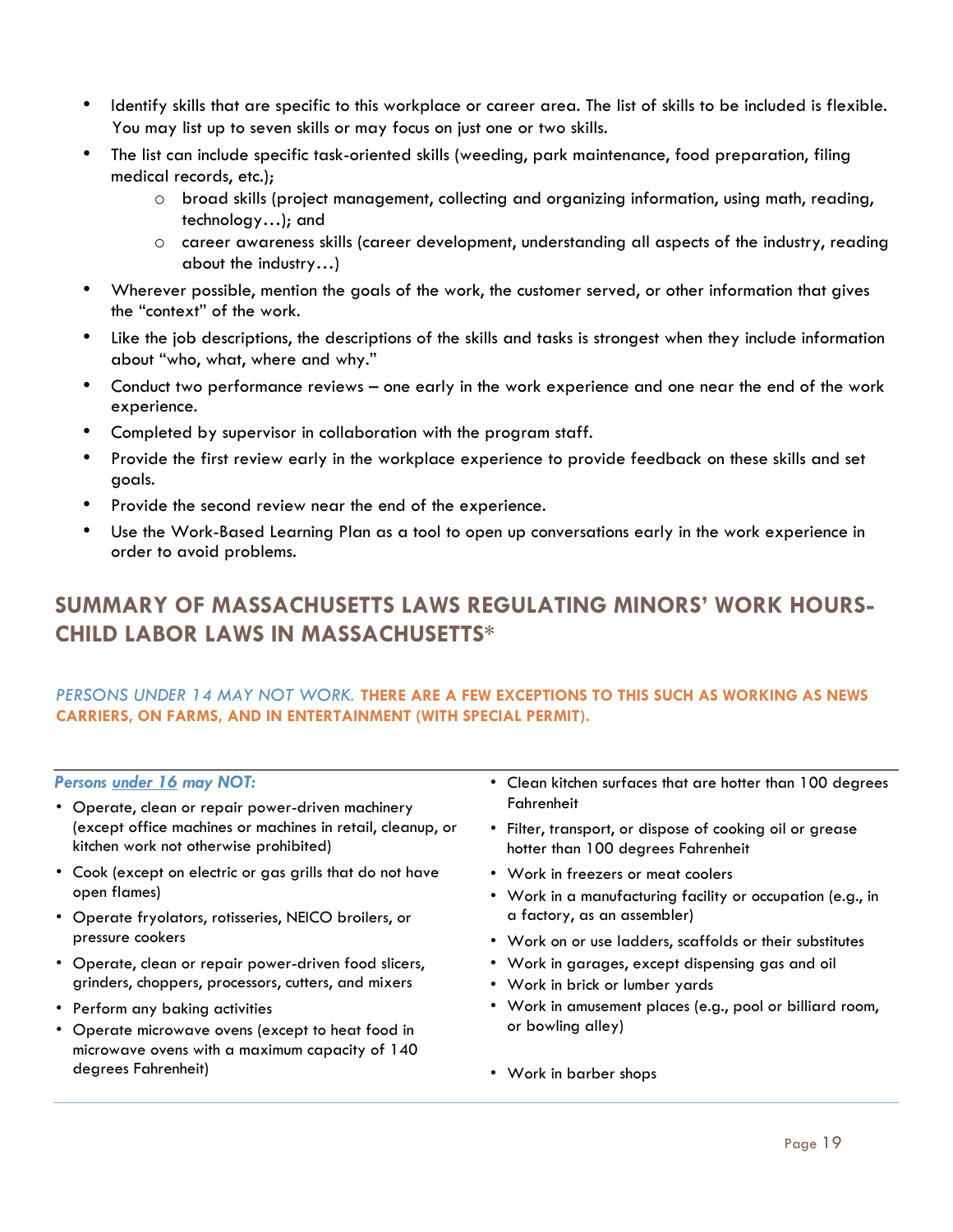- Work in door-to-door street sales, including work as a sign waiver (except directly outside employer establishment)
- Work in construction, transportation, communications, or public utilities (except doing clerical work away from heavy machinery off the job-site)
- Work in warehouses (except doing clerical work)
- Load or unload trucks, railroad cars, or conveyors
- Work doing laundry in a commercial laundry or dry cleaning establishment
- Work as a public messenger

#### *Persons under 18 may NOT:*

- Drive a vehicle or forklift (except golf carts sometimes)
- Ride as a passenger on a forklift
- Operate, clean or repair power-driven meat slicers, grinders, or choppers
- Operate, clean, or repair power-driven bakery machines (except for certain countertop models and pizza dough rollers)
- Work 30 feet or more above ground or water
- Handle, serve, or sell alcoholic beverages
- Use circular, chain, or band saws; guillotine shears; wood chippers; and abrasive cutting discs
- Use power-driven woodworking machines
- Use hoisting machines
- Operate paper balers, paper box compactors, or other power-driven paper products machines
- Use power-driven metal-forming, punching, or shearing machines
- Use buffing or polishing equipment
- Manufacture brick, tile, or kindred products
- Manufacture or store explosives
- Work in excavation, wrecking, demolition, or shipbreaking
- Work in logging, sawmilling, or mining
- Work slaughtering, packing, or processing meat
- Work in railway operations
- Work in roofing or on or about a roof
- Work in foundries or around blast furnaces
- Work manufacturing phosphorus or phosphorus matches
- Work where they are exposed to radioactive substances
- Work as a firefighter or engineer on a boat
- Oil or clean hazardous machinery in motion
- Work at processing operations (e.g., in meat, fish, or poultry catching, cooping, cracking nuts, bulk or mass mailing)
- Work around boilers or in engine rooms
- Do industrial homework
- Work with dangerous electrical machinery or appliances
- *Work in any of the occupations or tasks prohibited for persons under age 18*
- Engage in work that is determined by the Massachusetts Attorney General to be dangerous to the health and well-being of minors
- Work in any job requiring the possession or use of a firearm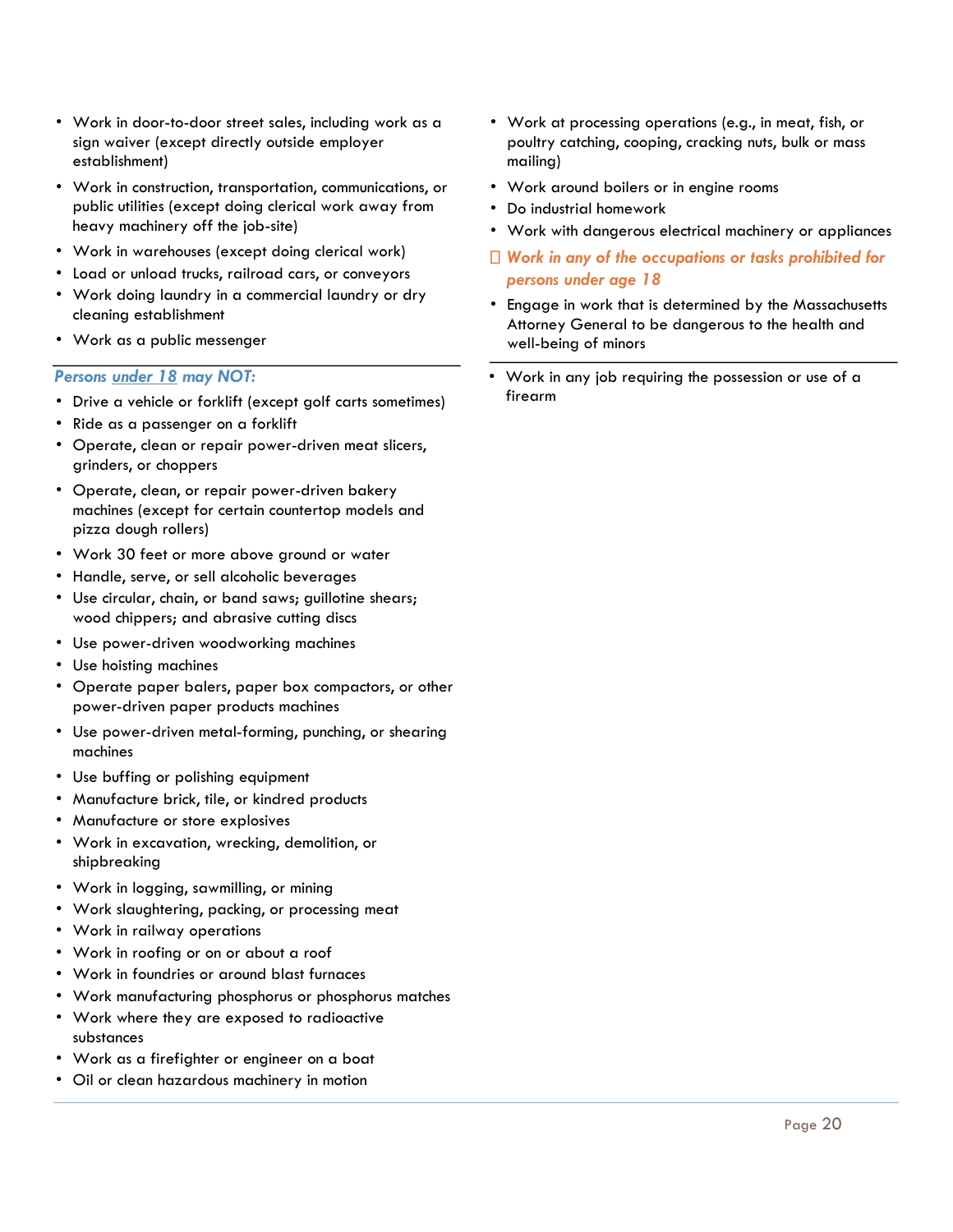#### *Task not specifically permitted by the US DOL Secretary of Labor are Prohibited*

\* This is a compilation of the state and federal child labor laws. The most protective laws are presented here and apply to all employers of teens including parents who may employ their children. There are additional regulations in this area not summarized here and some exceptions for employers in agricultural industries.

#### **LEGAL WORK HOURS FOR TEENS IN MASSACHUSETTS**

**Note: After 8:00 p.m., all minors must have the direct and immediate supervision of an adult supervisor who is located in the workplace and is reasonably accessible to the minor, unless the minor works a kiosk, cart or stand in the common area of an enclosed shopping mall that has security from 8:00 p.m. until the mall is closed to the public.** 

*14 & 15 Year Olds Work Hours*  **Work Hours** *DURING THE SCHOOL YEAR:*  Only between 7 am & 7 pm *NOT DURING SCHOOL HOURS*  Only between 7 a.m. and 9 p.m. *During the summer (July 1 - Labor Day):*

#### **Maximum Hours**  *WHEN SCHOOL IS IN SESSION:*  18 hours per week

3 hours per day on school days 8 hours per day on weekends and holidays 6 days per week *WHEN SCHOOL IS NOT IN SESSION:* 40 hours per week

8 hours per day 6 days per week

6 days per week

### Work Hours **Maximum Hours** Maximum Hours *All YEAR ROUND: All YEAR ROUND:* Only between 6 a.m. & 10 p.m. (on nights 48 hours per week preceding a regularly scheduled school day) 9 hours per day

 $\Box$  If the establishment stops serving customers at 10 p.m., the minor may be employed until 10:15 p.m.

Only between 6 a.m. & 11:30 p.m. (on nights *not* preceding a regularly scheduled school day) except in restaurants and race tracks until midnight

#### **WORK PERMITS**

*16 & 17 Year Olds* 

All teens under 18 must obtain a work permit from the school district where they live or go to school. For more information, visit the website of the Division of Occupational Safety at: www.mass.gov/dos/youth.

#### **SUPERVISION**

After 8 pm, all minors must be directly supervised by an adult who is located in the workplace and who is reasonably accessible (with the exception of minors who work at kiosks in the common areas of some malls).